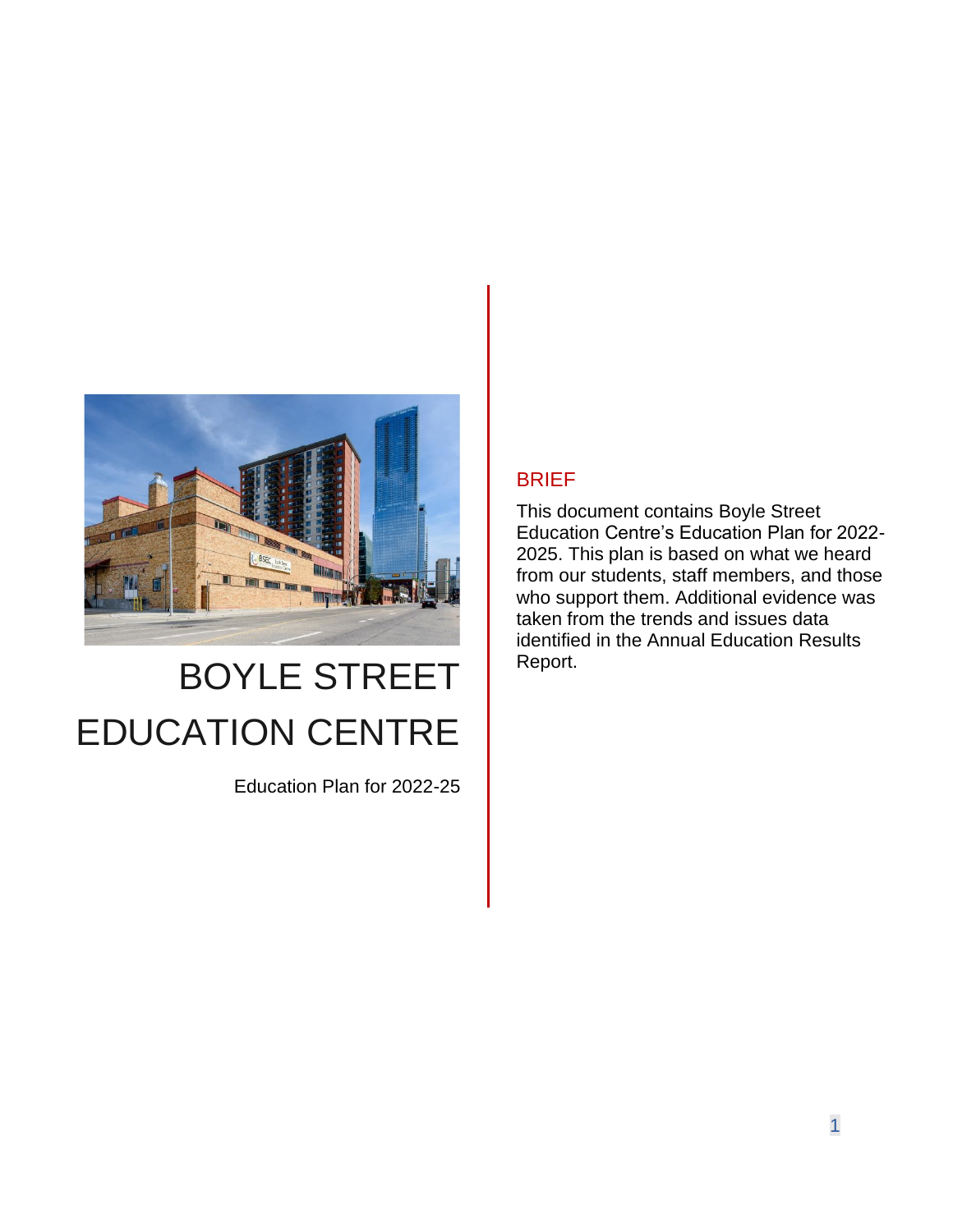# **Boyle Street Education Centre** *Education Plan for 2022-25*

*May 31, 2022*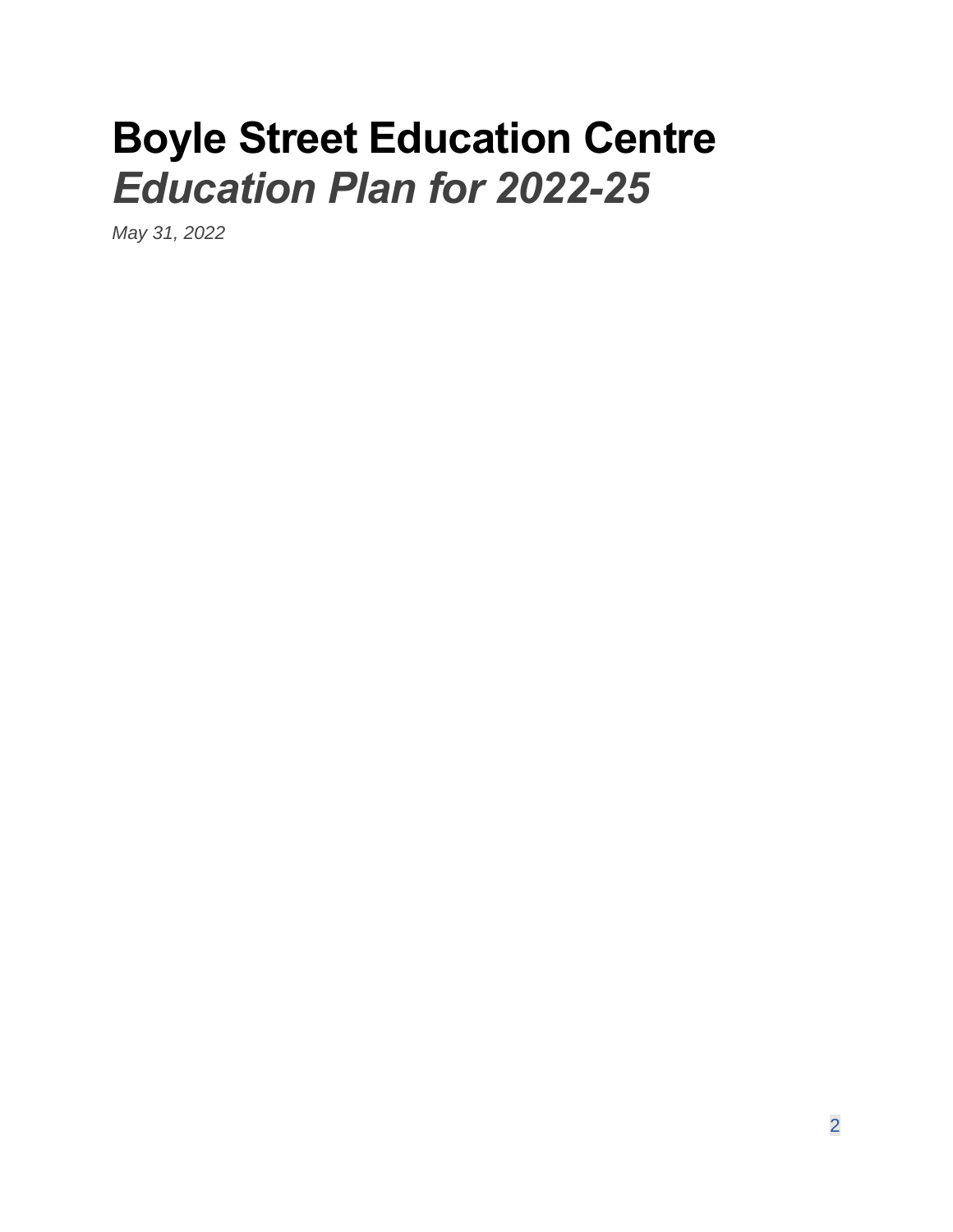# <span id="page-2-0"></span>**Acknowledgements**

*Boyle Street Education Centre's Education Plan for 2021-2024*. This plan is informed by what we heard from our students, staff members, and those who support them. Additional evidence was taken from the trends and issues data identified in the Annual Education Results Report.

This document is available to help tell the story about our school. Each person who learns and works here has an impact on its development and, though it contains largely quantitative information, we want to acknowledge that everyone's work contributes to the story.

This document would not exist without the advice and dedication of:

- Mavis Averill, Superintendent
- Sharanpal Sandhu, Secretary-Treasurer
- Ken Smale, Acting Principal

The students and staff members of Boyle Street Education Centre respectfully acknowledge the school is situated on Treaty 6 territory, traditional lands of First Nations and Métis. We also acknowledge the Inuit, and other diverse Indigenous peoples whose ancestors have inhabited this territory for time immemorial.

Thanks to all for their dedication and hard work.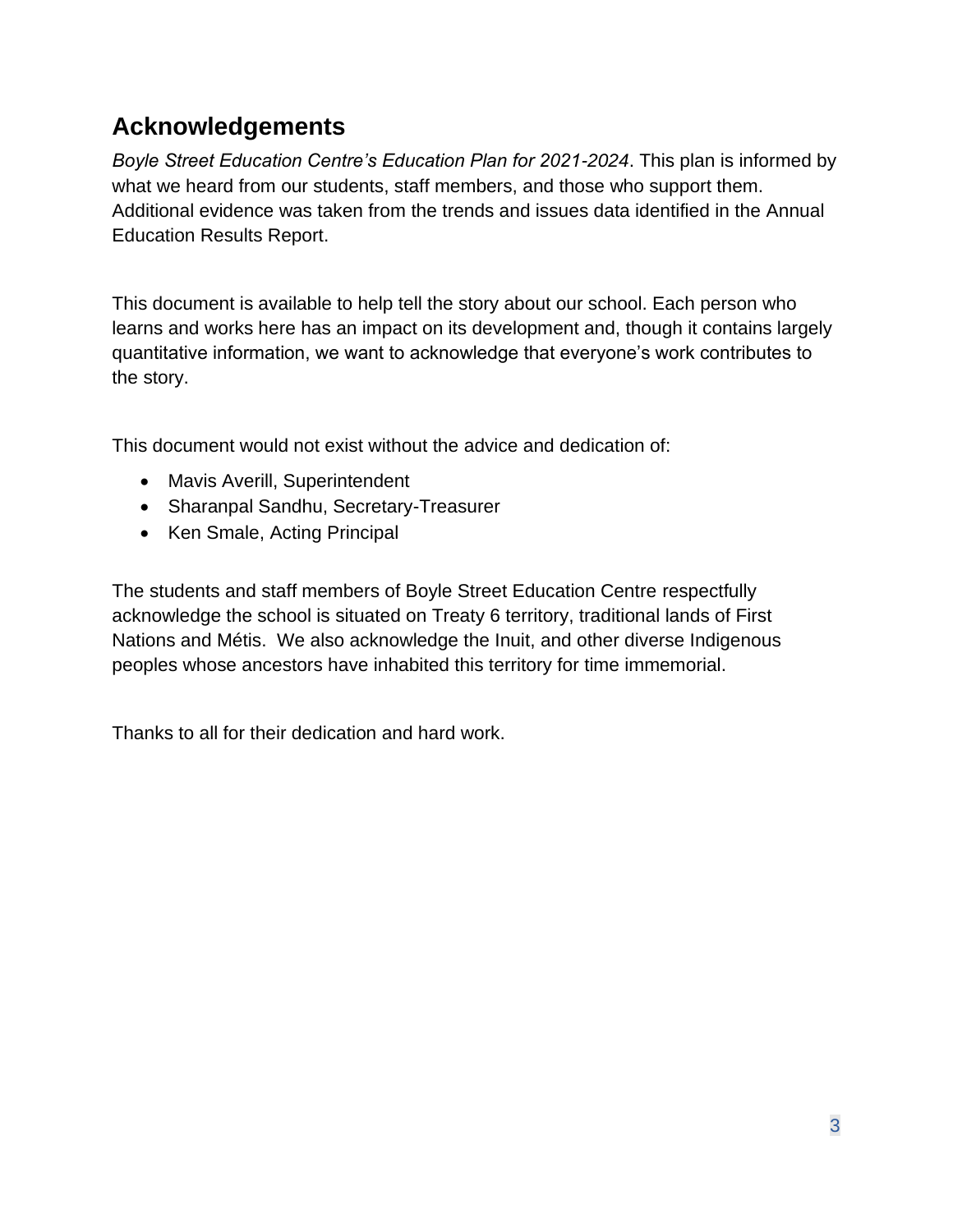# **Contents**

| Structure: Charter Goals, Outcomes, Strategies and Performance Measures  18        |
|------------------------------------------------------------------------------------|
| Charter Goal 1: Engage students in a safe and caring path to completing high       |
| Charter Goal 2: Foster knowledge, skills and values necessary for a young person   |
| Charter Goal 3: Build capacity for intercultural understanding, empathy and mutual |
|                                                                                    |
|                                                                                    |
|                                                                                    |
|                                                                                    |
|                                                                                    |
|                                                                                    |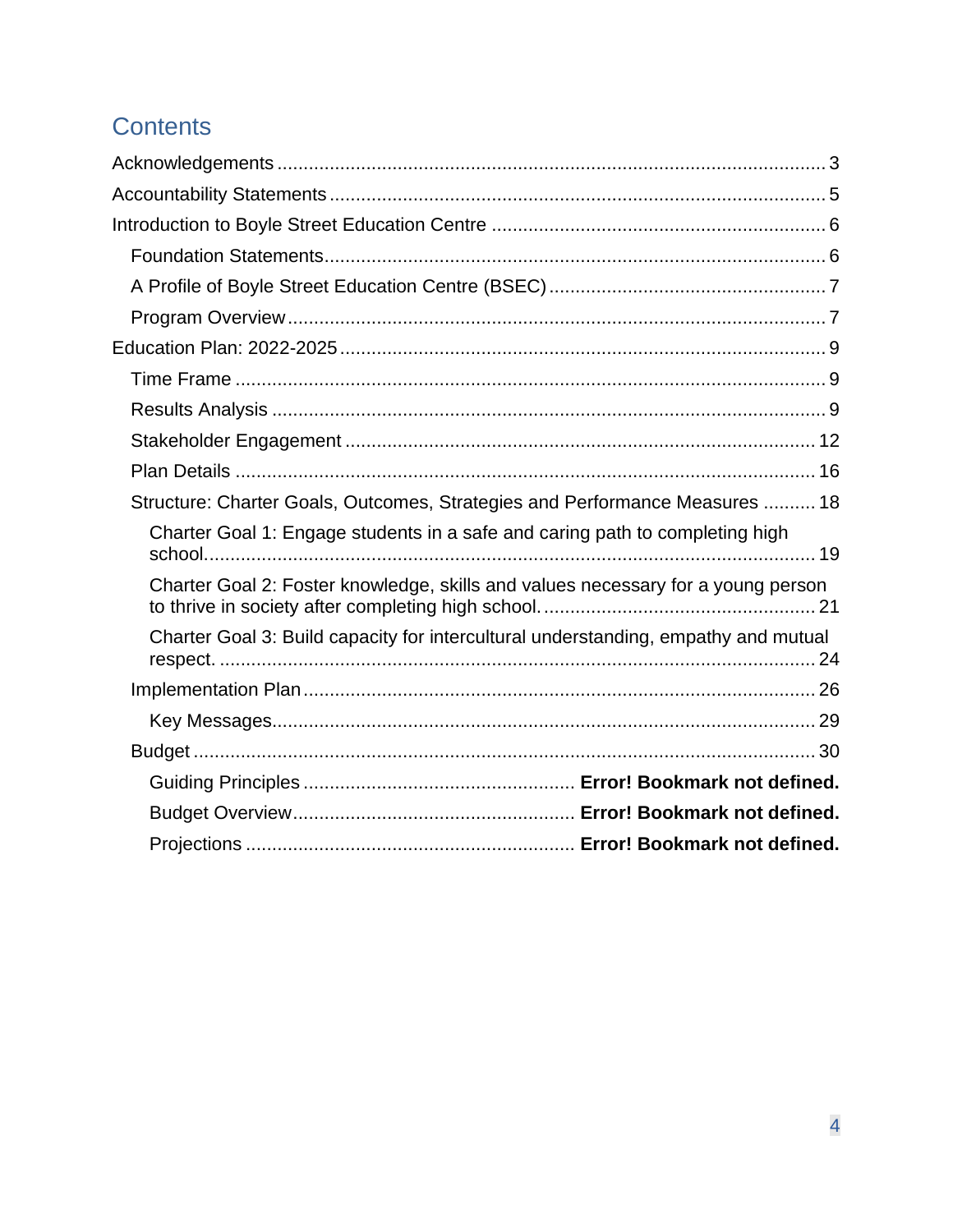# <span id="page-4-0"></span>**Accountability Statements**

Accountability Statement for the Education Plan

The Education Plan for Boyle Street Education Centre commencing August 23, 2022, was prepared under the direction of the Board/Board of Directors in accordance with the responsibilities under the Education Act and the Fiscal Planning and Transparency Act.

This plan was developed in the context of the provincial government's business and fiscal plans. The Board has used its performance results to develop the plan and is committed to implementing the strategies contained within the plan to improve student learning and results. The Board approved the Education Plan for three years on 18<sup>th</sup> May 2022.

Cheyenne Mihko Kihew

Cheyenne Mihko Kihêw,

Board Chair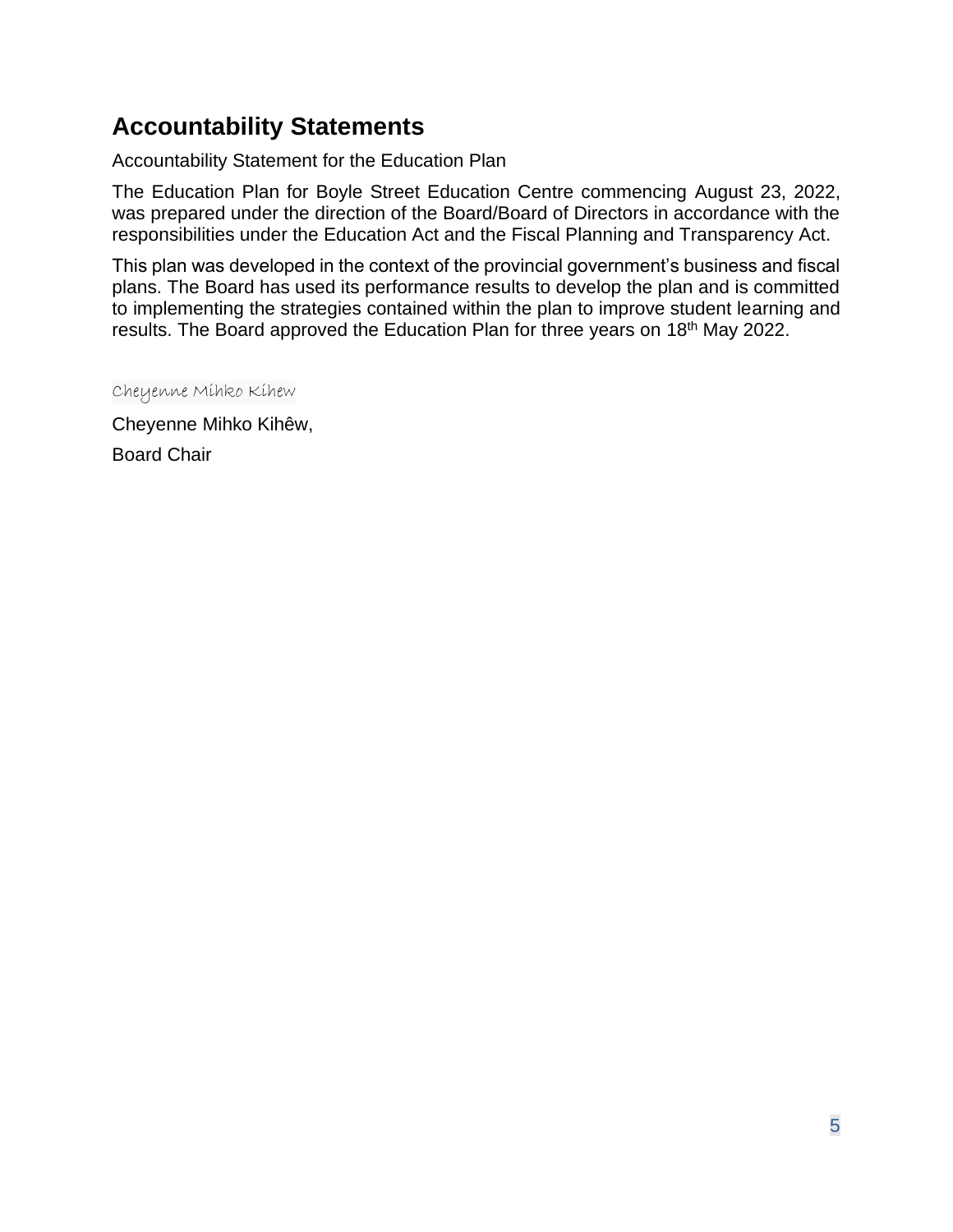# <span id="page-5-0"></span>**Introduction to Boyle Street Education Centre**

# <span id="page-5-1"></span>**Foundation Statements**

# **Mission Statement**

The purpose of the Boyle Street Education Centre is to inspire and support the educational success and social development of youth who have previously experienced interruptions in their formal learning.

# **Vision Statement**

BSEC believes that all students have the capacity to learn. Our vision is to provide an integrated educational program that enables students to be their best selves.

# **Principles**

Our instructional practices and student support services are rooted in the belief that both wellbeing and learning are necessary components of a healthy student. We are committed to offering an inclusive and accessible educational space promoting education, healing, and self-growth for all students.

- Instructional practices and student services are trauma informed.
- Students develop and drive their educational goals within a circle of guidance, information, and support from school staff.
- BSEC students are active in their own learning and have a sense of how to exercise their voices.
- Students will gain the knowledge, skills, and attitudes to be dedicated, self-reliant and responsible people who are integral members of our communities.
- Students will be educated to know who they are, where they came from and how they belong in order that they create a strong path forward following their graduation – a sense of self-actualization and self-determination.
- All components of our educational Centre are accountable and work in collaboration for the benefit of our students.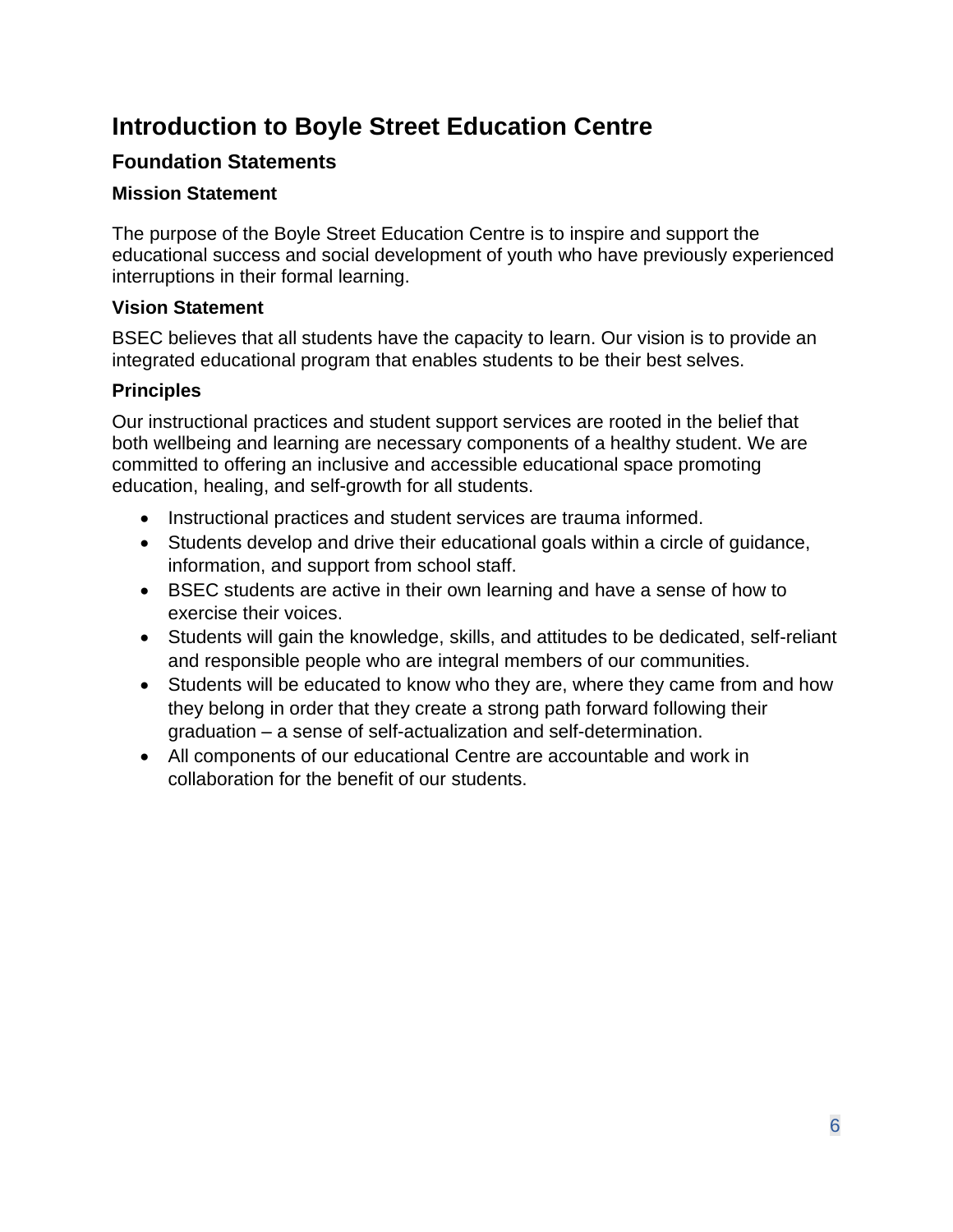# <span id="page-6-0"></span>**A Profile of Boyle Street Education Centre (BSEC)**

BSEC is open to young people who are not experiencing success in conventional learning environments. Every student between the ages of 14 and 19 years may attend if the school is able to support their educational needs. Our student population is comprised of approximately 90% FNMI students.

Our students historically do not arrive at BSEC "school ready." As survivors of intergenerational oppression, they experience barriers to wellbeing that include racism, abuse, and extended periods of unstable housing. In many cases, our students have lived for long periods without positive adult role models, adequate financial resources, or good mental health. The pressure of having to manage so many challenges often result in them choosing to drop out of school when challenged or to demonstrate belowaverage academic performance relative to age.

To counter the effects of these barriers, BSEC offers many qualities similar to a family. The school accepts students wherever they are in their journey and offers a program that is flexible and diverse enough to respond to changing circumstances. This welcoming, caring, respectful and safe learning environment can help our students develop a sense of hope that they may thrive in their lives after high school. The ability to imagine a better future is a luxury often not enjoyed by many of our students before they attend but one often reported by those who have been part of our program.

# <span id="page-6-1"></span>**Program Overview**

| <b>Fundamental Courses</b>          | <b>Optional Courses</b>                |
|-------------------------------------|----------------------------------------|
| English Language Arts               | <b>Communications Technology</b>       |
| <b>Mathematics</b>                  | Audio and Video Production (Streaming) |
| Science                             | Cosmetology                            |
| Social Studies                      | Construction                           |
| <b>Physical Education</b>           | <b>Fashions</b>                        |
| Career and Life Management          | <b>Work Experience/Work Readiness</b>  |
| Knowledge and Employability Courses | Art                                    |
|                                     | Foods                                  |

Our school currently offers the following programs of study:

In addition to the main program of studies, our school offers a variety of options that students may choose to attend. These classes offer students alternative pathways to completing their high-school diplomas. The options include: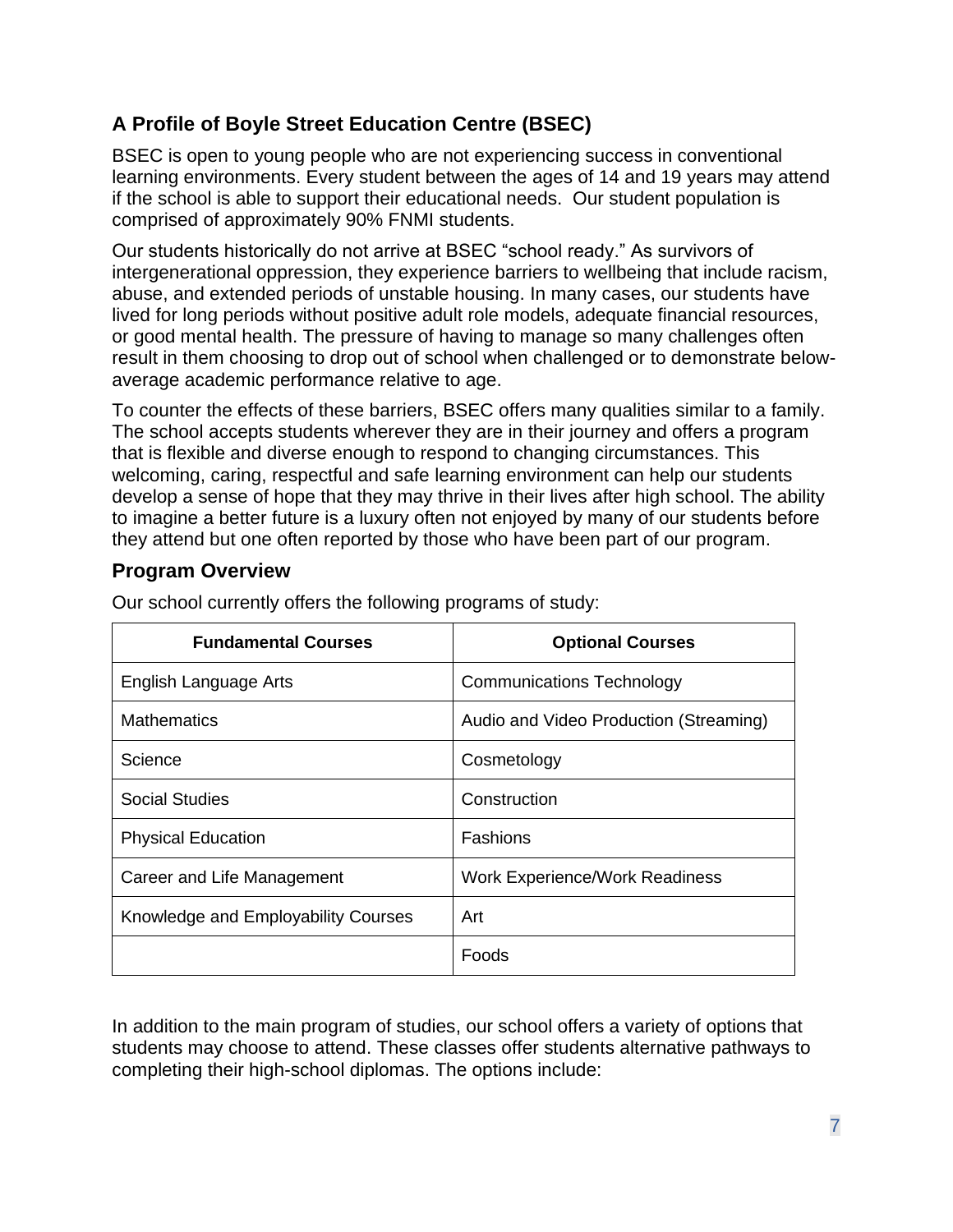| <b>Co-Curricular Options</b>                 |                                                                                                                                                  |  |  |  |  |  |
|----------------------------------------------|--------------------------------------------------------------------------------------------------------------------------------------------------|--|--|--|--|--|
| Drop In Physical -Education (PE)             | Success Coaching (CTR)                                                                                                                           |  |  |  |  |  |
| <b>Theatre Appreciation</b>                  | Animal-Assited Group Therapy (CALM)                                                                                                              |  |  |  |  |  |
| Yoga (PE/HPE)                                | <b>Gender and Sexuality Alliance (GSA - CALM)</b>                                                                                                |  |  |  |  |  |
| Improvisational Drama<br>(CALM/ENG/IMPROV)   | Indigenous cultural activities - daily<br>smudging, pipe ceremony, land-based<br>learning opportunities, sweat lodge<br>$c$ eremony <sup>1</sup> |  |  |  |  |  |
| Massage Therapy (PE – Wellness<br>component) |                                                                                                                                                  |  |  |  |  |  |

Finally, our school has services and supports in place to help students in crisis find a way into learning. The school offers the following services or affiliated services to our students in a constant effort to make it easy for our students to come to school:

| <b>Student Services</b>                                                             |                                 |  |  |  |  |  |  |  |
|-------------------------------------------------------------------------------------|---------------------------------|--|--|--|--|--|--|--|
| <b>Psychoeducational Assessment</b>                                                 | <b>Student Success Coaching</b> |  |  |  |  |  |  |  |
| Emotional and Behavioral counseling                                                 | <b>Student Funding Supports</b> |  |  |  |  |  |  |  |
| Access to Alberta Health Services through<br>the Indigenous Wellness Clinic         | Sharing Circles (CALM)          |  |  |  |  |  |  |  |
| Youth Support Worker (for student engagement, housing navigation and legal matters) |                                 |  |  |  |  |  |  |  |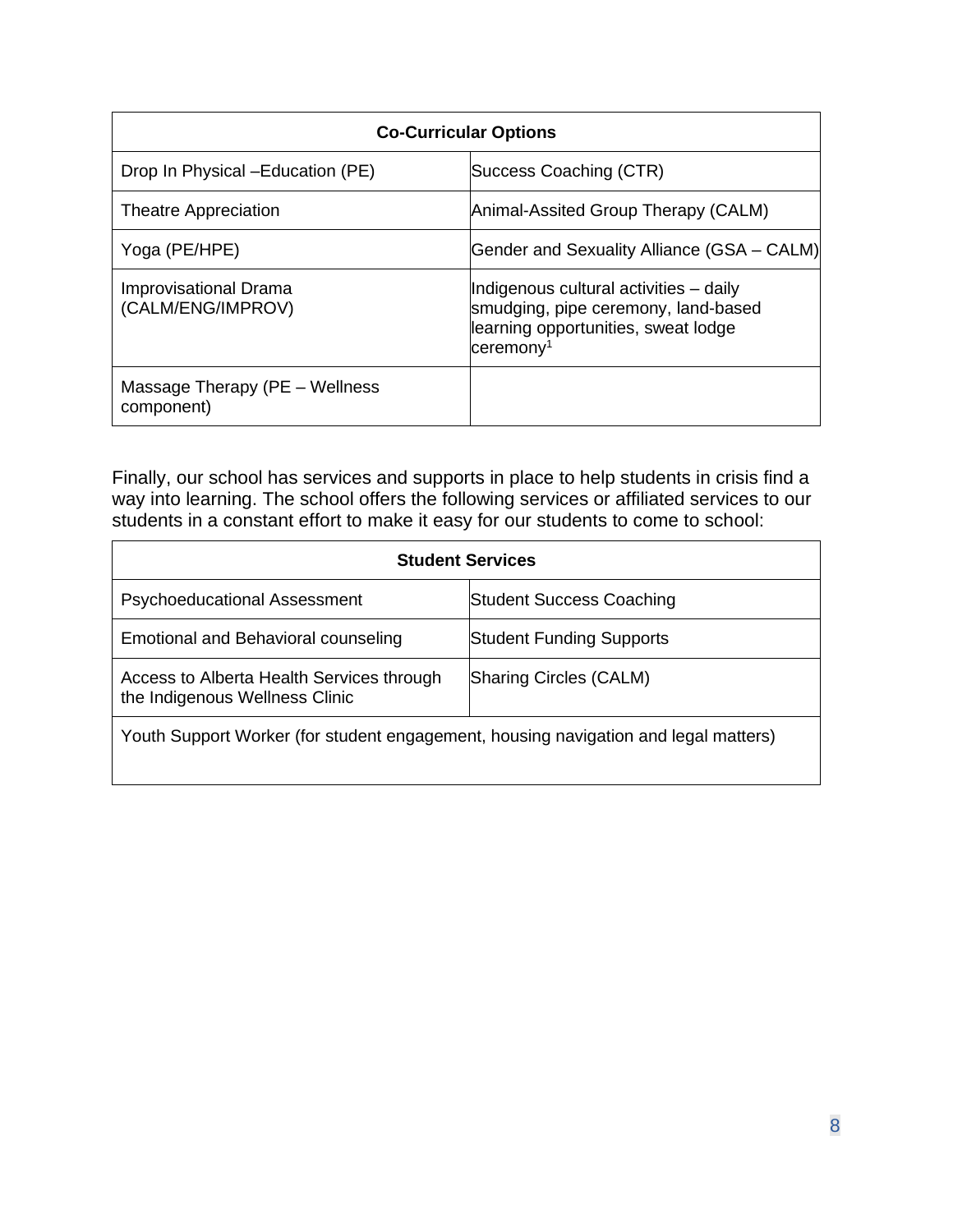# <span id="page-8-0"></span>**Education Plan: 2022-2025**

This plan is informed by what we heard from our students, staff members, and those who support them. Given the uncertainty of the effects of the continuing COVID pandemic and the introduction of new school leadership for 2022-23, it should be noted that this plan is a current forecast and certainly could be amended in the future.

# <span id="page-8-1"></span>**Time Frame**

This plan is a rolling three-year plan from the commencement of the 2022-23 school year until the conclusion of the 2024-25 school year. Regular reviews are scheduled in October and May of each year of the plan.

# <span id="page-8-2"></span>**Results Analysis of Required Assurance Measures**

The results of this plan are shared publicly by November 30 each year. The results shared include information from our key stakeholders as well as analysis of local and provincial performance measures of success for all outcomes.

The most recent measure results and analysis, as reflected in the [November 2021](https://www.bsec.ab.ca/wp-content/uploads/2021/11/November-2021-6017-AERR-Signed.pdf) [Annual Education Results Report,](https://www.bsec.ab.ca/wp-content/uploads/2021/11/November-2021-6017-AERR-Signed.pdf) identify "concern" for the 3-year and 5-year High School Completion rate.

# **Required Alberta Education Assurance Measures - Overall Summary**



**Authority: 6017 Boyle Street Education Centre** 

Spring 2021

|                                   |                                                                          |                                 | <b>Boyle Street Education Centre</b> |                        | <b>Alberta</b>                  |                                   |                        | <b>Measure Evaluation</b> |                    |         |
|-----------------------------------|--------------------------------------------------------------------------|---------------------------------|--------------------------------------|------------------------|---------------------------------|-----------------------------------|------------------------|---------------------------|--------------------|---------|
| <b>Assurance Domain</b>           | <b>Measure</b>                                                           | <b>Current</b><br><b>Result</b> | <b>Prev Year</b><br><b>Result</b>    | Prev 3 Year<br>Average | <b>Current</b><br><b>Result</b> | <b>Prev Year</b><br><b>Result</b> | Prev 3 Year<br>Average | <b>Achievement</b>        | <b>Improvement</b> | Overall |
|                                   | <b>Student Learning Engagement</b>                                       | 88.1                            | n/a                                  | n/a                    | 85.6                            | n/a                               | n/a                    | n/a                       | n/a                | n/a     |
|                                   | Citizenship                                                              | 83.1                            | 82.3                                 | 80.3                   | 83.2                            | 83.3                              | 83.0                   | n/a                       | n/a                | n/a     |
|                                   | 3-year High School Completion                                            | 0.0                             | 0.0                                  | 0.0                    | 83.4                            | 80.3                              | 79.6                   | <b>Very Low</b>           | <b>Maintained</b>  | Concern |
| Student Growth and<br>Achievement | 5-year High School Completion                                            | 8.3                             | 6.6                                  | 10.7                   | 86.2                            | 85.3                              | 84.8                   | <b>Very Low</b>           | <b>Maintained</b>  | Concern |
|                                   | <b>PAT: Acceptable</b>                                                   | n/a                             | n/a                                  | n/a                    | n/a                             | n/a                               | 73.7                   | n/a                       | n/a                | n/a     |
|                                   | <b>PAT: Excellence</b>                                                   | n/a                             | n/a                                  | n/a                    | n/a                             | n/a                               | 20.3                   | n/a                       | n/a                | n/a     |
|                                   | Diploma: Acceptable                                                      | n/a                             | n/a                                  | 71.8                   | n/a                             | n/a                               | 83.6                   | n/a                       | n/a                | n/a     |
|                                   | Diploma: Excellence                                                      | n/a                             | n/a                                  | 2.6                    | n/a                             | n/a                               | 24.1                   | n/a                       | n/a                | n/a     |
| <b>Teaching &amp; Leading</b>     | <b>Education Quality</b>                                                 | 88.8                            | 86.0                                 | 90.6                   | 89.6                            | 90.3                              | 90.2                   | n/a<br>n/a                |                    | n/a     |
| <b>Learning Supports</b>          | Welcoming, Caring, Respectful and Safe<br>Learning Environments (WCRSLE) | 84.0                            | n/a                                  | n/a                    | 87.8                            | n/a                               | n/a                    | n/a                       | n/a                | n/a     |
|                                   | Access to Supports and Services                                          | 97.0                            | n/a                                  | n/a                    | 82.6                            | n/a                               | n/a                    | n/a                       | n/a                | n/a     |
| Governance                        | <b>Parental Involvement</b>                                              | 62.5                            | 81.8                                 | 74.2                   | 79.5                            | 81.8                              | 81.4                   | n/a<br>n/a                |                    | n/a     |

Our 3-year and 5-year High School Completion rate have always been a concern. However, because of societal factors they are a difficult measure to target. We do believe that our existing outcomes and strategies will provide improvement in this area. Our November 2021 Annual Eduation Results Report provides a good explanation of our perspective. It is copied on the following page.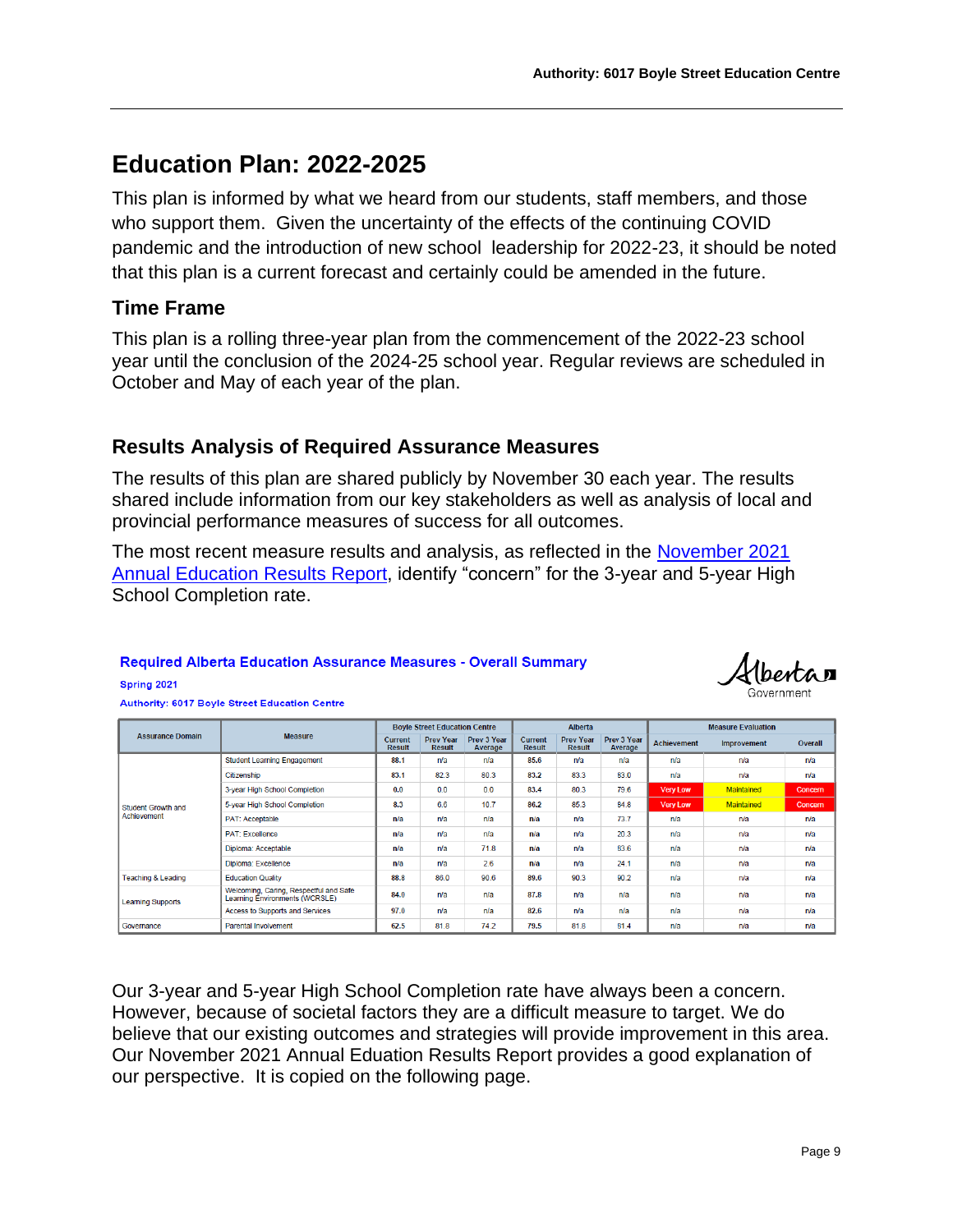High School Completion Rate (3 Yrs.):

The average BSEC student has difficulty completing school in three years. We consider the following facts when interpreting these data:

• Due to our policy of continuous enrolment, establishing a meaningful trend line for our school from these data is challenging.

• Since students have tended to move from one authority to another during High School, the record goes to the school authority where they received the most credit. Students who complete their High School programs at BSEC after receiving credit elsewhere may not be included in the cohort used to measure performance in this area.

• The transience of our students and their families greatly affects their ability to be successful within the three-year time span.

High School Completion Rate (5 Yrs.): Many of our students can complete high school within 4-5 years when they access necessary supports.

• Our students take longer to complete high school because prior to registering with us, they have often been absent from school and therefore instruction. Even after registering with our school, it can take up to a year to establish the levels of trust and relaxation needed to achieve the ability to attend to learning.

• The average skill level that our students have when they come to us is at the Grade five level. They have many years of needed learning in order to reach appropriate skill level as compared with their age level. We need the supports and resources to assist them in this very large task if we want our students to be successful and to carry on once they have completed our program.

• Our students often come to us long after they have originally entered Grade 10 and usually our school is not the first school of choice for them. Therefore, even though we are often successful in supporting our students to a high school diploma in their 4 th or 5th year of highschool, this metric is not applied to our school but to their original school where they attended their Grade 10 year.

Some of the approaches we take in support of high school completion include:

- Quarterly and continuous intake,
- Personalized Intake and Inclusive Education Planning,

• Ongoing outreach to students whose attendance patterns suggest disengagement (phone calls, social media connections, home visits),

• Applying appropriate skill-level material to meet the student where they are at in their learning and programs to scaffold the student to higher levels of learning,

• Barrier-free access to support services,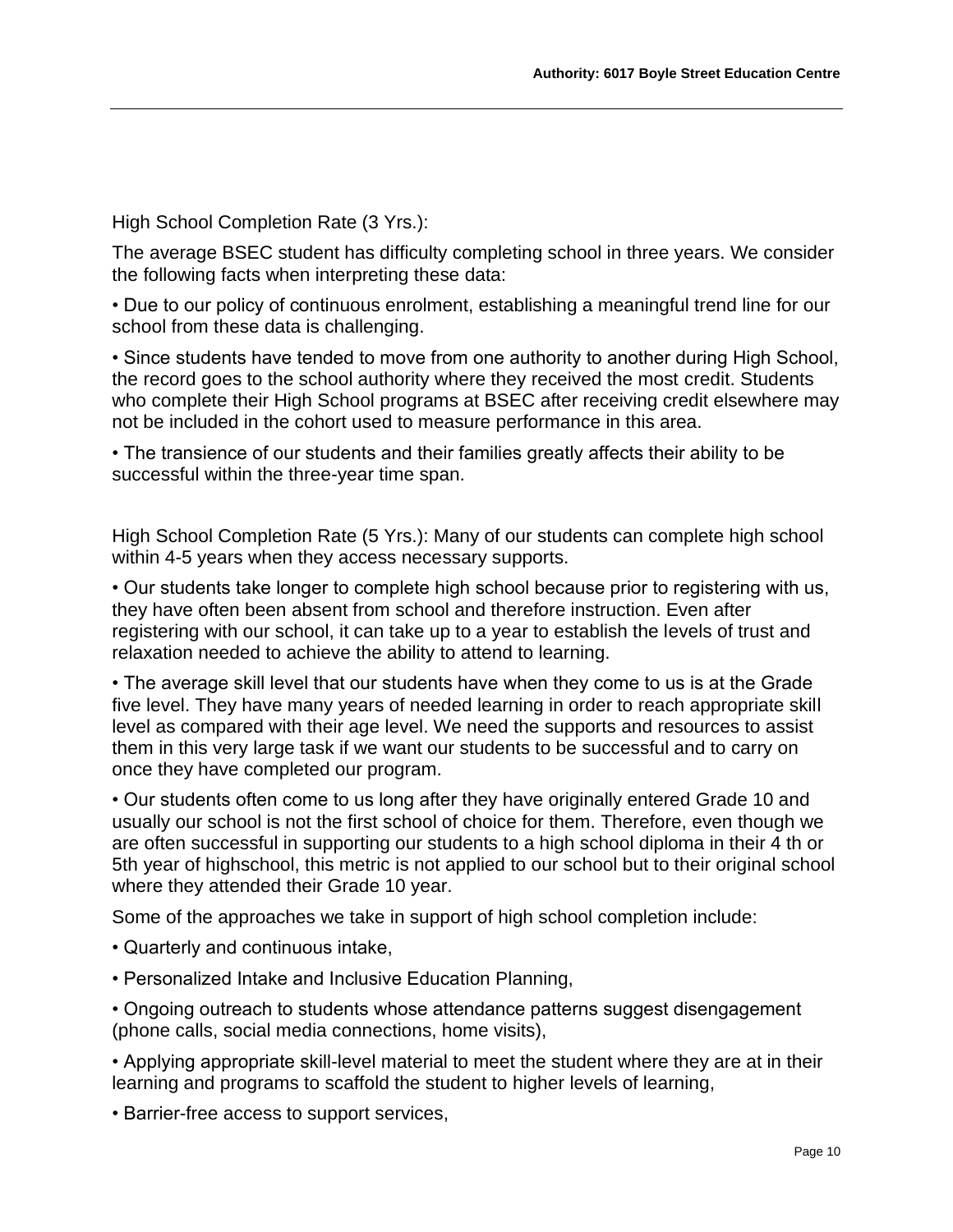• No-cost access to school supplies for all students,

• Barrier-free access to co-curricular learning opportunities (in accordance with the prevailing health and safety measures to minimize the risk of COVID transmission),

• Literacy instruction as a component in all of our classes,

• Alternative stress management techniques offered to students writing exams (meditation, yoga, and animal-assisted therapy – all with updated health and safety procedures to minimize COVID transmission risks).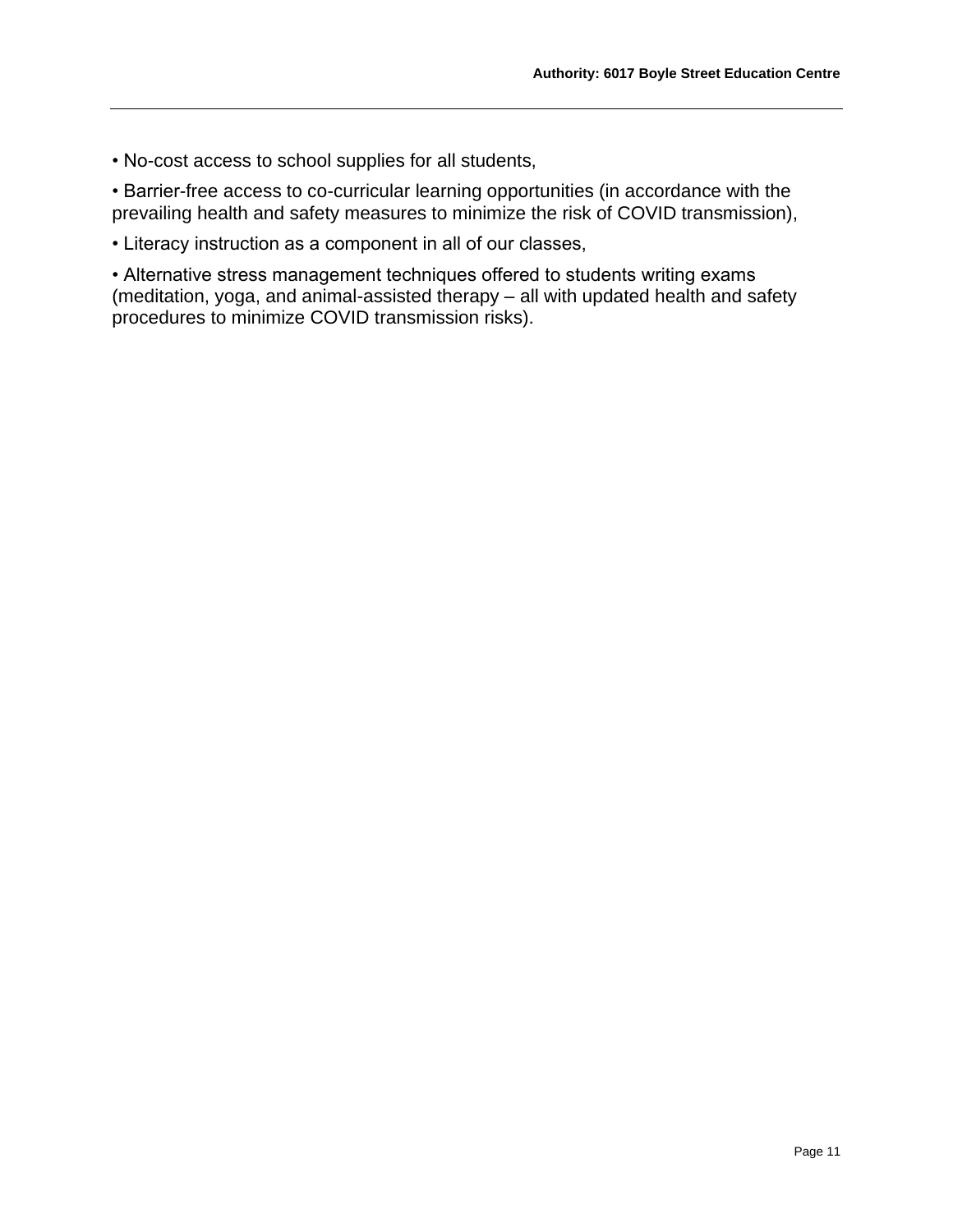# <span id="page-11-0"></span>**Stakeholder Engagement**

Our school engaged key stakeholders to inform this plan.

Due to the pandemic, we had to develop different ways of engaging our stakeholders. This included the use of technology to a greater degree (MS TEAMS, Zoom, etc.) and involved spreading the task of communicating with students and their supports to a much larger group of people and to more frequent use of home visits.

Classroom teachers took on a larger engagement role than in previous years as each student was assigned an "engagement teacher" for the year. Engagment teachers became the primary contact with students and the home. For example, they were the first person students would check in with in the morning either online or in person, the first person the students would go to to help navigate the many supports offered by the school, and the first person who would contact students when they were not in school.

Home visits also became a much more common method of engaging stakeholders. Students and their support people continue to seek supports, but many have been unable to make it in to the school to receive them. From food hampers to dropped off homework, home visits have become essential to connecting and communicating with stakeholders.

We intend to continue the extensive use of these methods

Following is a summary of who we engaged with and the results of the engagement: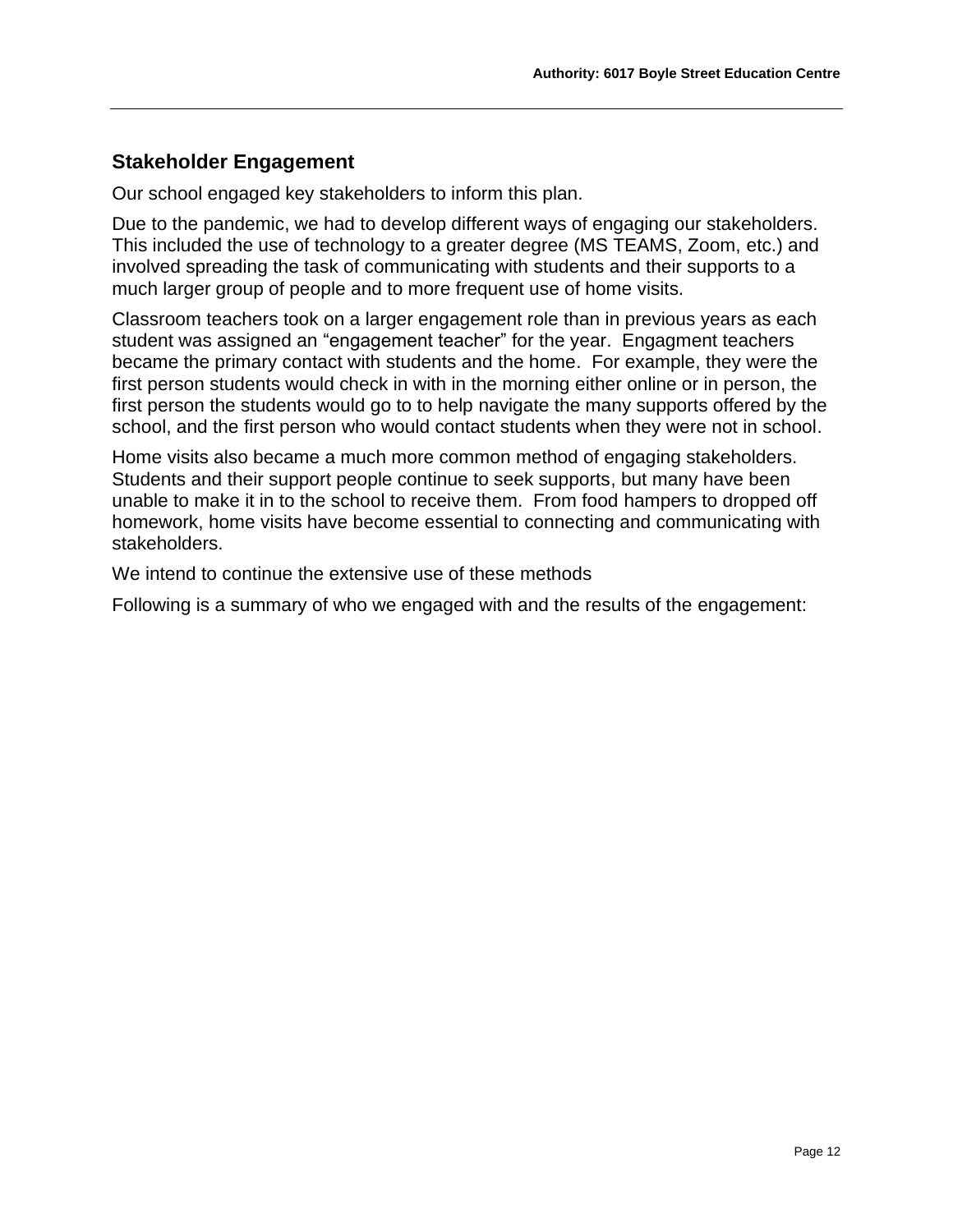| <b>Stakeholder</b>       | <b>Methods of Engagement</b>                                                                                                                                                                                  | <b>Identifie</b>                                                                                                                               |
|--------------------------|---------------------------------------------------------------------------------------------------------------------------------------------------------------------------------------------------------------|------------------------------------------------------------------------------------------------------------------------------------------------|
| <b>Students</b>          | Surveys (provincial)<br>$\bullet$<br>Anecdotal feedback<br>$\bullet$<br>Needs assessment                                                                                                                      | Unable to assess infor<br>the current year.                                                                                                    |
| <b>Staff Members</b>     | Surveys (local)<br>$\bullet$<br>Professional development discussions<br>$\bullet$<br>and information sessions<br>Collaboration around operational<br>$\bullet$<br>calendar<br>Anecdotal feedback<br>$\bullet$ | Increased time to w<br>learning community<br><b>success</b>                                                                                    |
| <b>Parents/Guardians</b> | Surveys (provincial)<br>$\bullet$<br>Student success planning<br>$\bullet$<br>Communication regarding student<br>$\bullet$<br>achievement<br>School council<br>$\bullet$<br>Anecdotal feedback                | <b>Greater consistent</b><br>$\bullet$<br>regarding decisions<br>children's/wards' ed<br>Increased access to<br>$\bullet$<br>languages and way |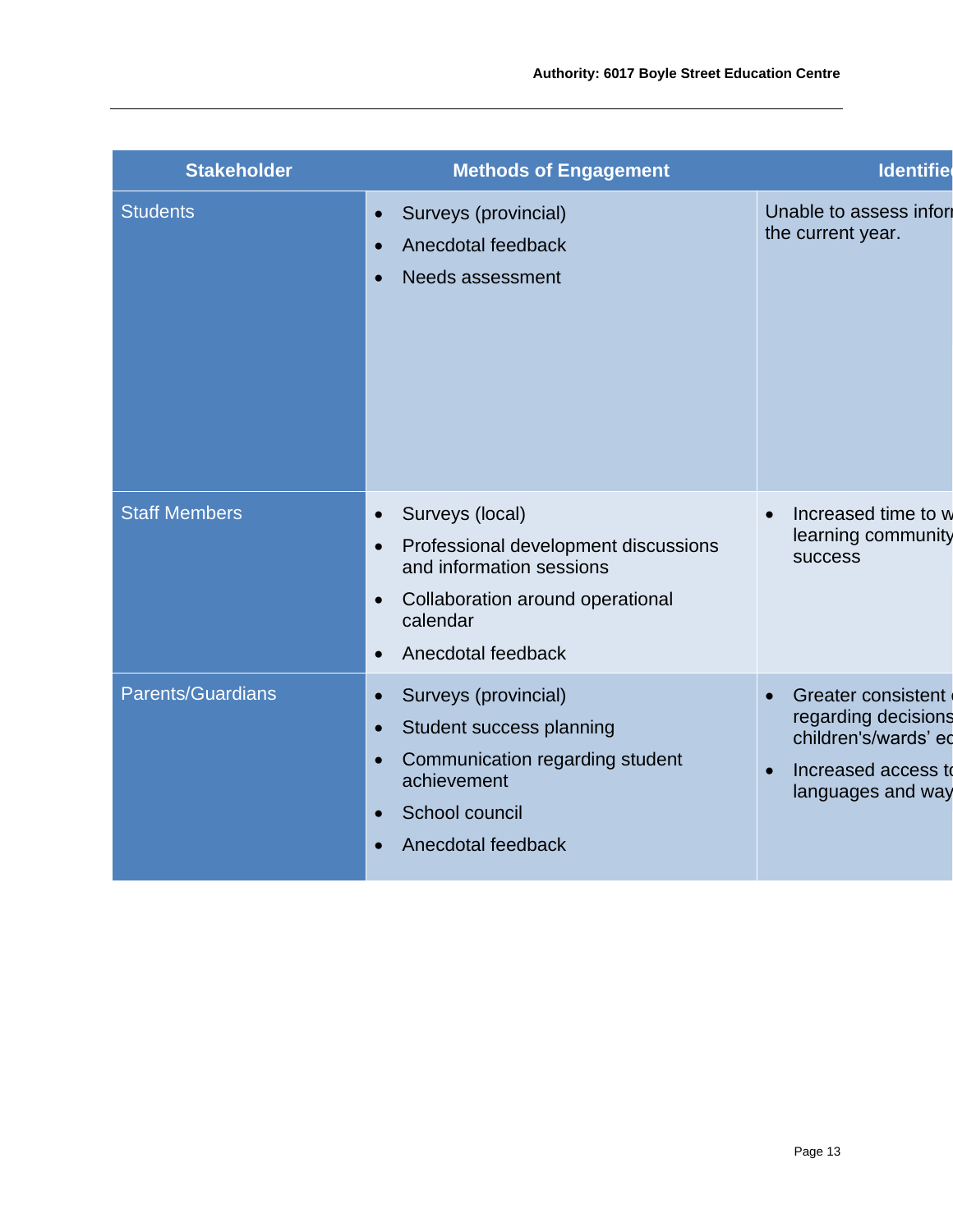| <b>Board of Directors</b>    | Monthly meetings<br>$\bullet$<br>Anecdotal feedback<br>$\bullet$                                                                                                                                                                                                                                                                                                                                                                             | Increased student a<br>achievement<br>Increased connection<br>boards and partner<br>Increased opportun<br>celebrate positive e                                                                                                |
|------------------------------|----------------------------------------------------------------------------------------------------------------------------------------------------------------------------------------------------------------------------------------------------------------------------------------------------------------------------------------------------------------------------------------------------------------------------------------------|-------------------------------------------------------------------------------------------------------------------------------------------------------------------------------------------------------------------------------|
| <b>Educational Community</b> | Participation in Zone 2/3 College of<br>$\bullet$<br>Alberta School Superintendents (CASS)<br>community<br>Contribution to the Association of Alberta<br>$\bullet$<br><b>Public Charter Schools (TAAPCS)</b><br>Participation in the Association of School<br>$\bullet$<br><b>Business Officials of Alberta (ASBOA)</b><br>Special projects with University of Alberta<br>$\bullet$<br>(Aboriginal Teacher Program, Faculty of<br>Education) | Increased awarene<br>$\bullet$<br>community of the re<br>challenges<br>Increased presence<br>other Superintende<br>challenges and opp<br>practices<br>Increased compreh<br>challenges all scho<br>COVID-19 and the<br>process |
| <b>Alberta Education</b>     | Regular communication with Field<br>$\bullet$<br>Services regarding how to improve<br>stakeholder engagement efforts                                                                                                                                                                                                                                                                                                                         | Increased represen<br>community (as per<br><b>Assurance Framew</b>                                                                                                                                                            |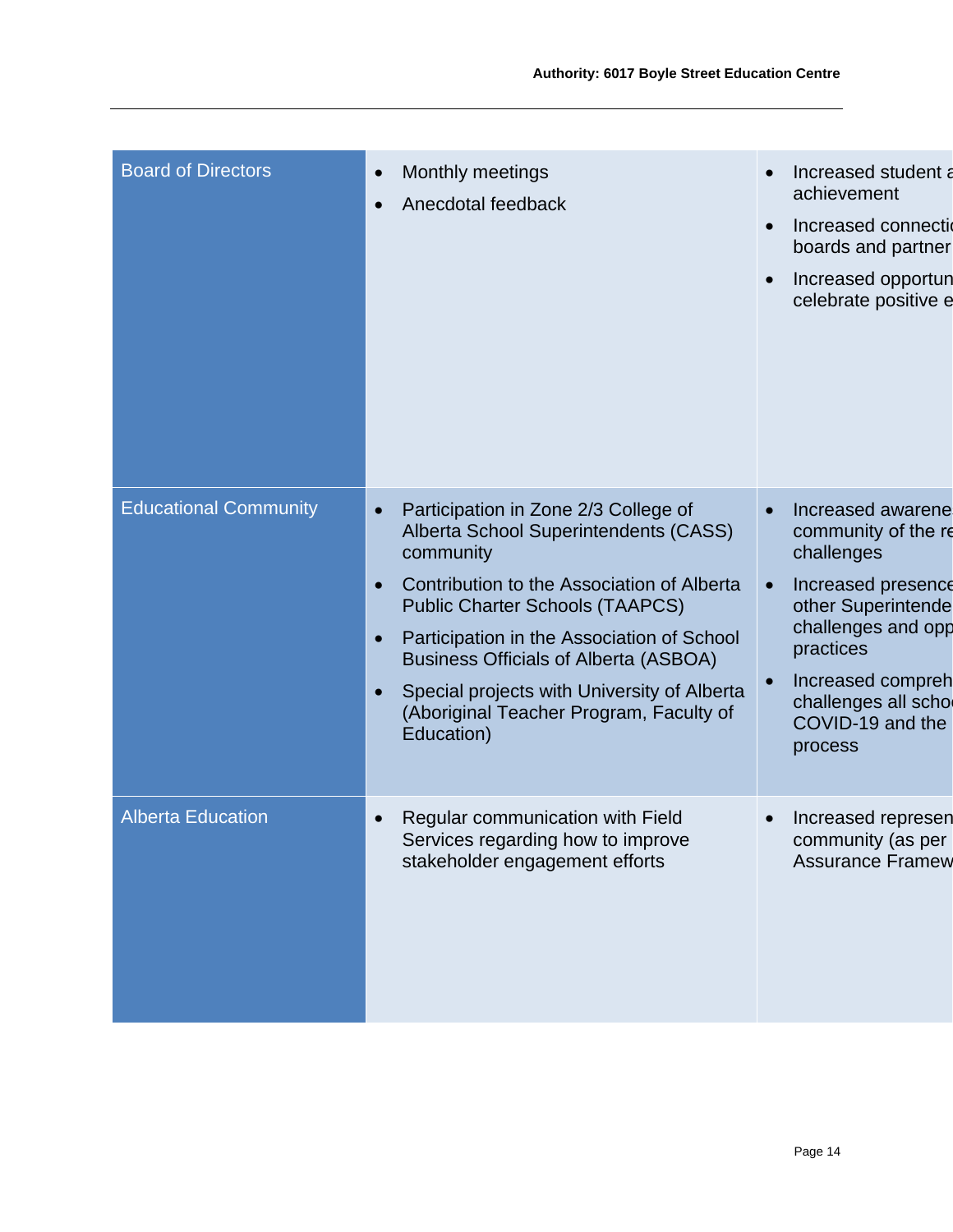Our school's primary stakeholders are its students. As much as possible, keeping everyone's safety in mind, it is important that we offer face to face and in-person learning and supports for our students.

Although we can all exist now, and learn, in a virtual environment, this is not the optimal learning space for our students. We are able to reach our stakeholders both by being available for in-person consults and information as well as through the many virtual avenues that we have developed. These include our Microsoft Teams platforms, our social media outfacing, our website and always having a friendly voice at the other end of a telephone call. We were on a good trajectory of reaching more of our parental and guardian stakeholders; however, during the pandemic we have lost some of those connections and so they will need to be reestablished.

As mentioned previously, the major change which has occurred as a result of the pandemic's effect on our attendance has been the mobilization of classroom teachers as the primary agents of contact with our students and their supports. In previous years,this responsibility was primarily concentrated in a few staff. By allocating the responsibility for student engagement amongst the whole staff, we have been able to reach out to many more students and offer supports and services which would not have been possible previously. It has allowed us to greater understand the challenges facing our students and to adapt our practices. Addtionally, maintaining a connection with non-engaged students and their supports allows them to more easily return to school when they are ready.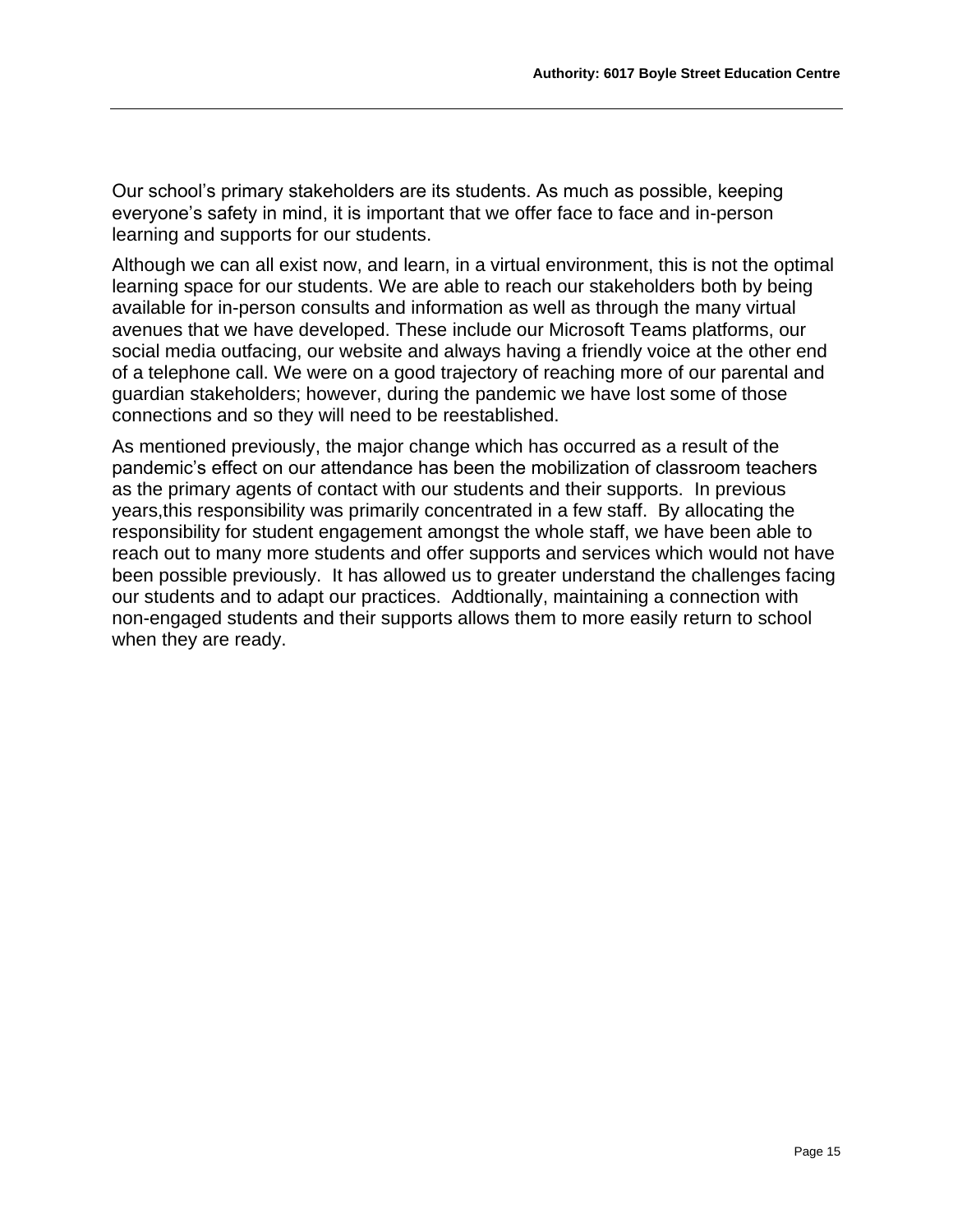# <span id="page-15-0"></span>**Plan Details**

Our students succeed when they engage regularly with the school. This engagement ensures barrier-free access to the stabilizing supports that our school offers.

Our September 2021 student enrollment was down approximately 23% from the previous year. The continuing COVID-19 pandemic interrupted social systems (like schooling) everywhere in the world, but because our students and their families have tended to depend heavily on access to social support services, we believe the reduction in engagement can be tied directly to fear and disruption caused by the pandemic. We believe we will be able to rebuild our school community by demonstrating resilience and maintaining our program breadth throughout this public health crisis.

Being resilient means building capacity to adapt to change. The message from our students and parents since March 2020 is clear: our students and staff members are more likely to experience success when they can engage in-person. To the degree it was safe and feasible, our school has established uninterrupted in-person offerings alongside support for at-home learning when necessary (or desired) by our students and their families.

Based on previous results analysis and feedback from our school community, we have decided to carry over the outcomes for this three-year plan to focus on three areas:

- 1. Student engagement
- 2. Student achievement
- 3. Indigenous perspectives

Our school also works hard to ensure students have access to learning and supports according to their known needs. To show how we take a student-centered approach to achieving the outcomes in this plan, we have classified each of our strategies as:

- Universal Strategies (available to all students)
- Targeted Strategies (available to groups of students who have similar needs or interests)
- Intensive Strategies (available to specific students based on observed or diagnosed need)
- Individualized Strategies (available to specific students based on diagnosed need and in collaboration with extended services where necessary and available)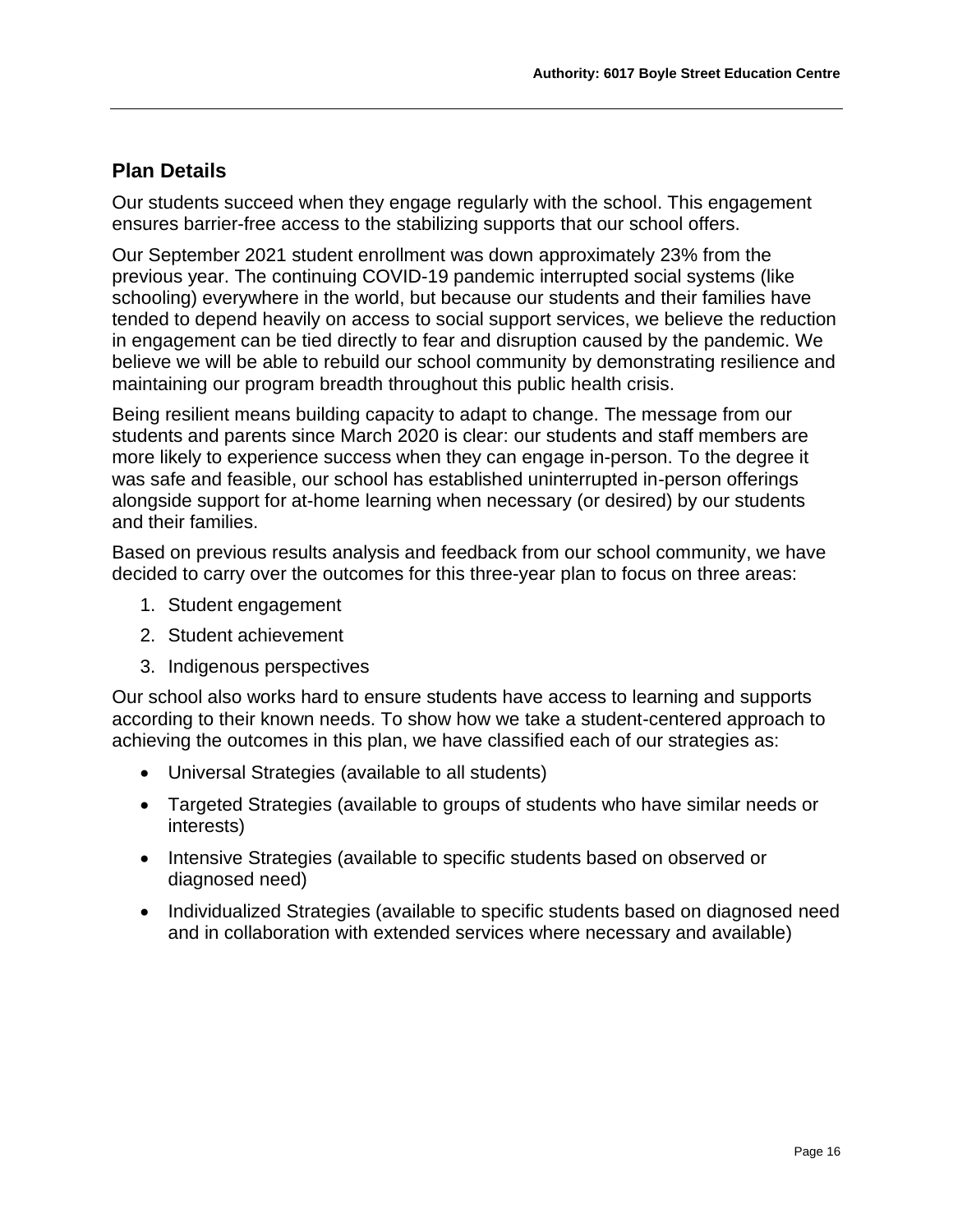

*Figure 1 - Student-Centered Strategies Supporting Success*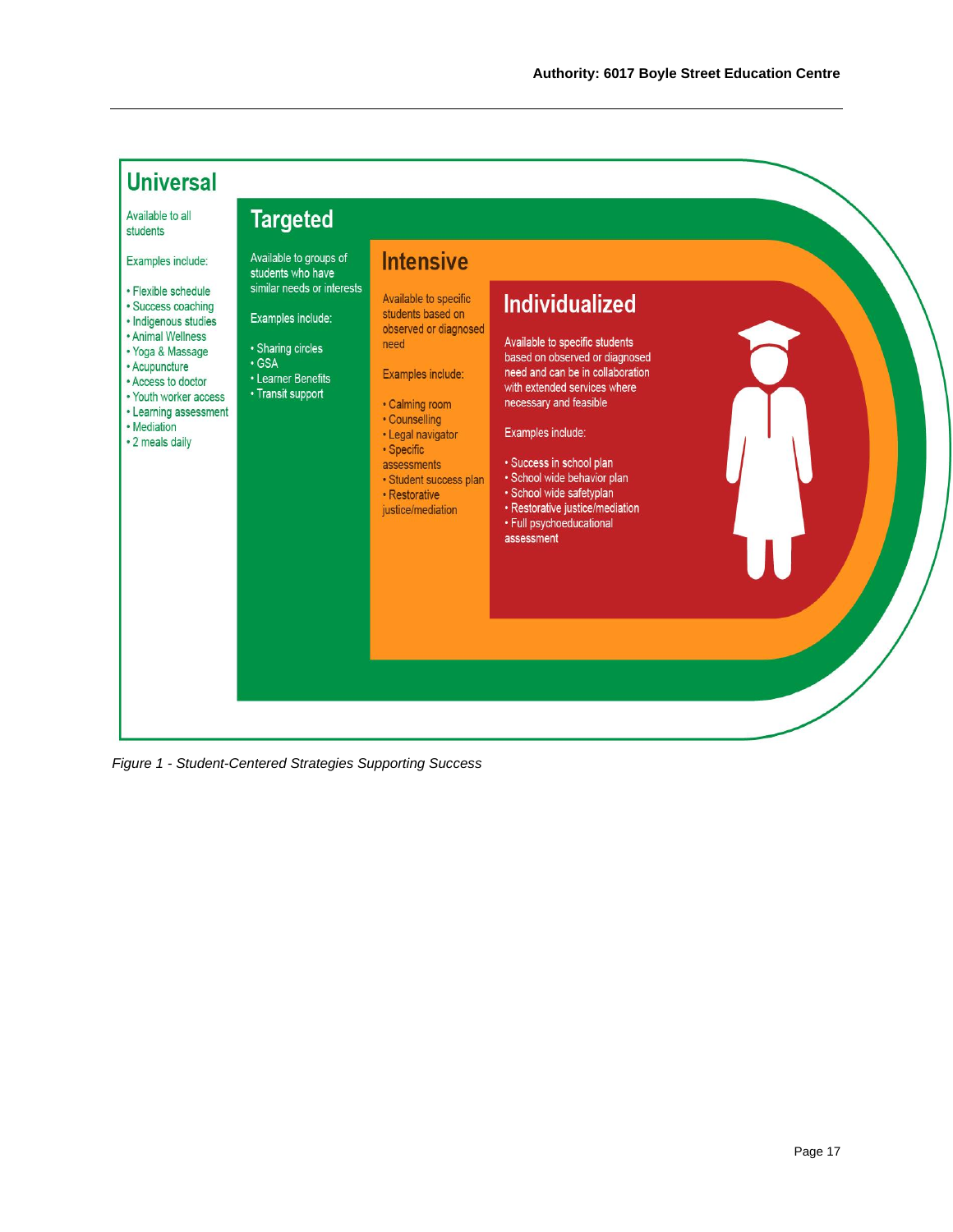# <span id="page-17-0"></span>**Structure: Charter Goals, Outcomes, Strategies and Performance Measures**

Our school's current charter term began in August of 2021 and continues until June of 2035. The high-level goals of our charter were established through extensive engagement with all stakeholders beginning in 2018 during the last independent evaluation of the school. Our school community is committed to these goals and will use the process of continuous improvement as outlined in the Alberta Education Assurance Framework to review the specific outcomes, strategies, and success measures annually to ensure support for the overarching goals of the charter.

Questions or comments related to any of these goals (or other aspects of the plan) should be directed to the Superintendent of Schools, Mavis Averill [\(maverill@bsec.ab.ca\)](mailto:maverill@bsec.ab.ca).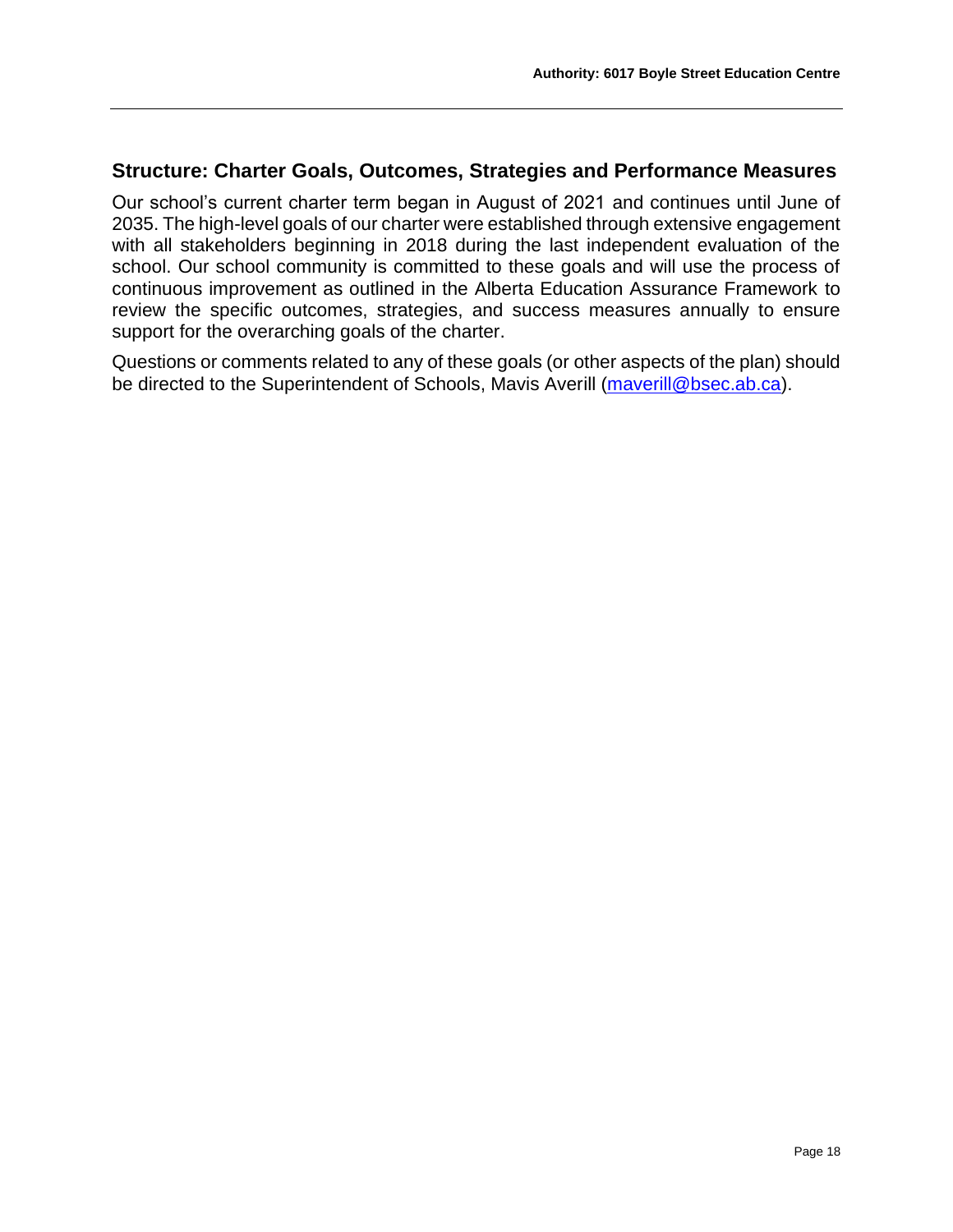# <span id="page-18-0"></span>**Charter Goal 1: Engage students in a safe and caring path to completing high school.**

**Outcome**: Students remain meaningfully engaged<sup>1</sup> with school throughout the year.

Alberta Education Assurance Domains: Learning Supports, Local and Societal Context

#### **Strategies Expected to Support Outcome Achievement:**

Universal:

- Weekly student services team meetings to coordinate the range of ongoing supports and services we offer to the students. This increases efficiency and timely contacts with youth and their families. Teacher representation will be ensured at meetings to provide perspective, retain context and encourage communication.
- Each student will be assigned an "engagement teacher" when they register with the school. Their engagement teacher will be their primary contact and connection to the school.
- For students under the age of 18, parents and guardians will be engaged in the intake process and will be communicated with regularly via phone, and home visits.
- Reach out to professionals in the community connected to our students' lives.
- Provide alternative approaches to managing anxiety and depression.
- Provide evidence-informed methods of self-regulation.
- Provide dedicated time for collaboration between engagement teachers and student services personnel.
- Create a student orientation course/journal/module to be used an introduction to BSEC. This course will engage students in personal reflection about their hopes for the future moving towards a self-motivated action plan for change (Learning Strategies).

Targeted:

- Support students to address "outside of school" situations that influence their ability to engage with their school plan (e.g., legal issues, housing and childcare instability, and persistent health and mental health problems).
- Test a student orientation course/journal/module to be used as an introduction to BSEC. This course will engage students in personal reflection about their hopes for the future moving towards a (self-motivated) action plan for change. (Learning Strategies)

<sup>1</sup> "Meaningfully engaged" is defined as at least 12 blocks of engagement per week (approximately 50% of available instructional blocks, either Present or School Activity Out or In).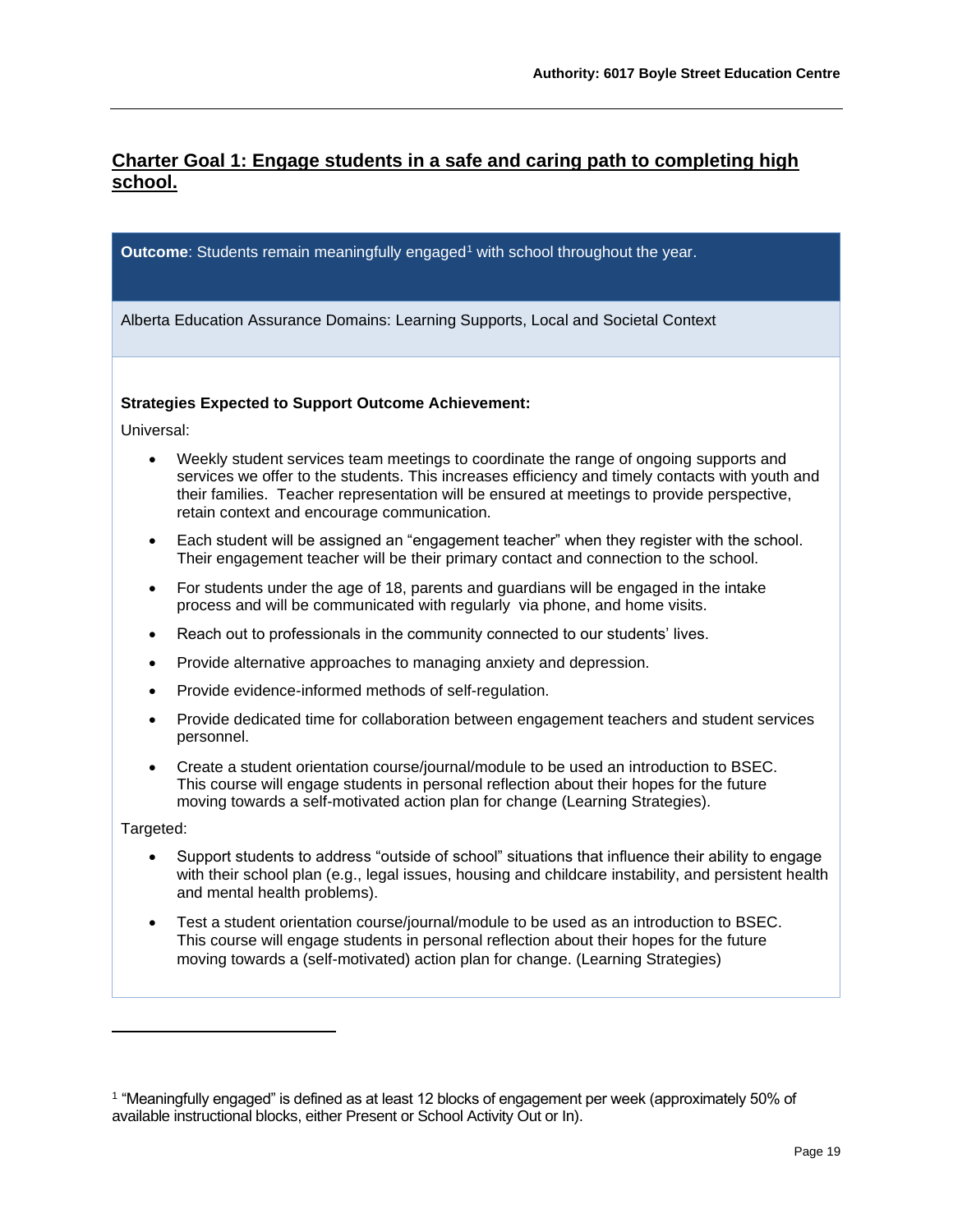#### Intensive:

- Help students to navigate external systems they need to have stable living and health.
- Help students identify their personal goals and roadblocks to change.

#### Individualized:

- Interagency partnerships that support our students' successes beyond the school.
- Create tentative Student Success Plans after the students have completed their personal reflection and action plan for change.

#### **Levers (What WE Influence):**

- Number of Supports and Services referred.
- Number of Parent/Guardian Contact notes
- Number of Student Debriefs
- Number of Home Visits
- Number of Interagency Contacts

- Parental Involvement (provincial measure).
- Percentage local supports and services accessed by students (local measure).
- Average student engagement per semester.
- Percentage of eligible returners enrolled by September 30th annually.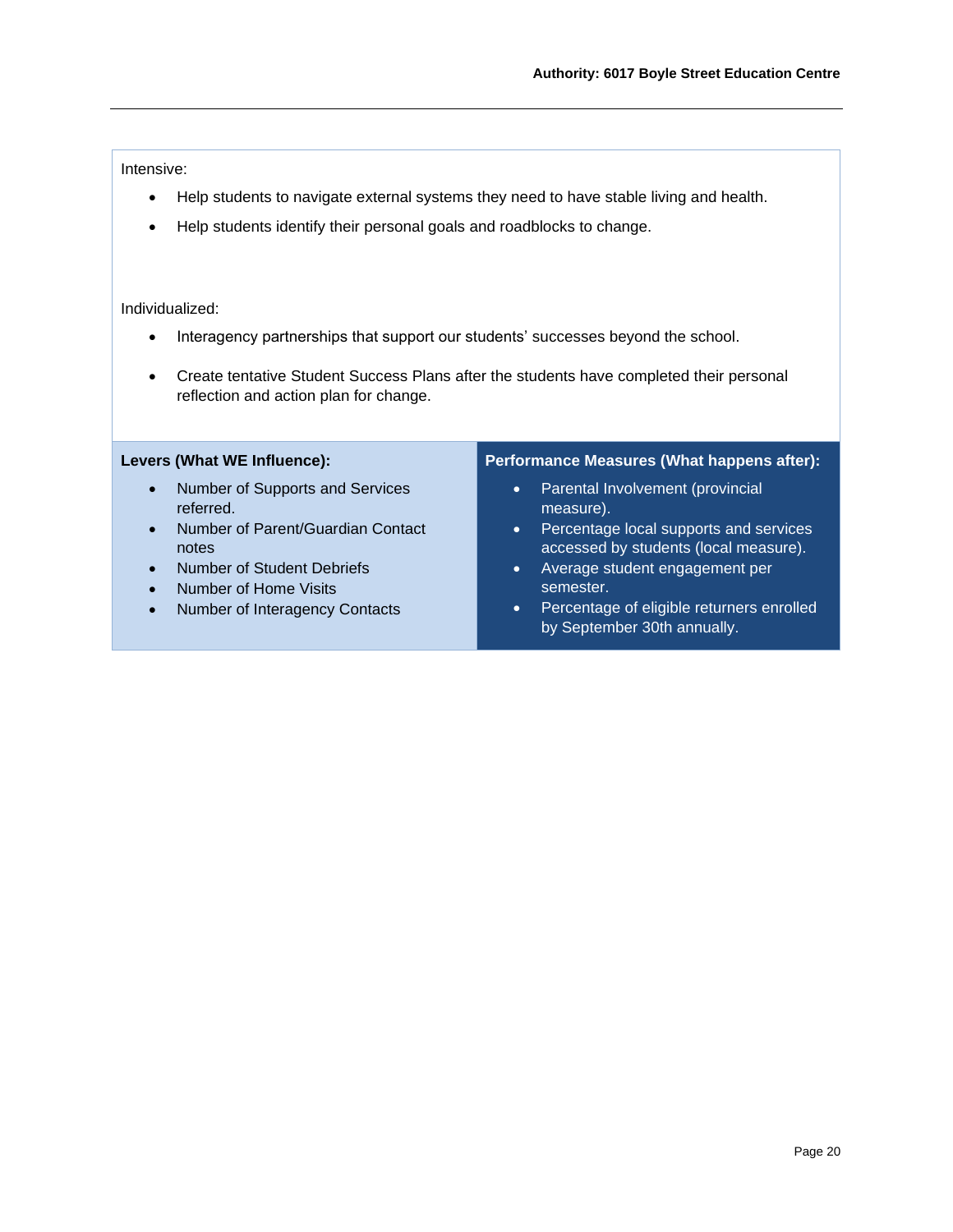# <span id="page-20-0"></span>**Charter Goal 2: Foster knowledge, skills and values necessary for a young person to thrive in society after completing high school.**

**Outcome 1**: Students will demonstrate acceptable levels<sup>2</sup> of learning and behavior outcome achievement as per personalized success plans.

Alberta Education Assurance Domains: Student Growth and Achievement, Teaching and Leading

#### **Strategies Expected to Support Outcome Achievement:**

Universalized:

- Establishment of a Student Success Plan (SSP) that outlines all strengths, needs, accessed supports and short-term objectives that pertain to each student.
- Availability of services and supports that help students learn how to self-regulate in times of stress (including animal support group, yoga and meditation techniques where we can establish COVID-19 safety controls for safe access).
- Support students to challenge or move ahead in classes if they demonstrate the skill to do so.
- In- and out-of-school work experience programs for students to learn about getting and keeping a job.
- Instruction in work-readiness, world issues and awareness of issues that influence our students' lives.

Targeted:

- Provide extra educational support in areas of greatest student volume and need.
- Teach students at their skill level and not their age/grade level.
- In-depth exit planning meetings that connect students to one person from the student services team as a support for their future planning.
- Adopt, create, implement and evaluate new high interest courses that help the students address the knowledge gap and their reading and math abil ities. – *under consideration*
- Adjust student and teacher schedules to implement the high interest course during times of traditionally low attendance. – *under consideration*

•

Intensive:

- Offer specific accommodations based on student needs (diagnosed or observed in the classroom) as per their SSP.
- Evaluate and adapt courses designed to bridge the knowledge gap (reading, math and general knowledge)
- Test and retest students math and reading levels to focus on results for reading and math.

<sup>&</sup>lt;sup>2</sup> An "acceptable level" of achievement is defined as successful achievement of at least 40% of short term objectives as detailed in the Student Success Plan.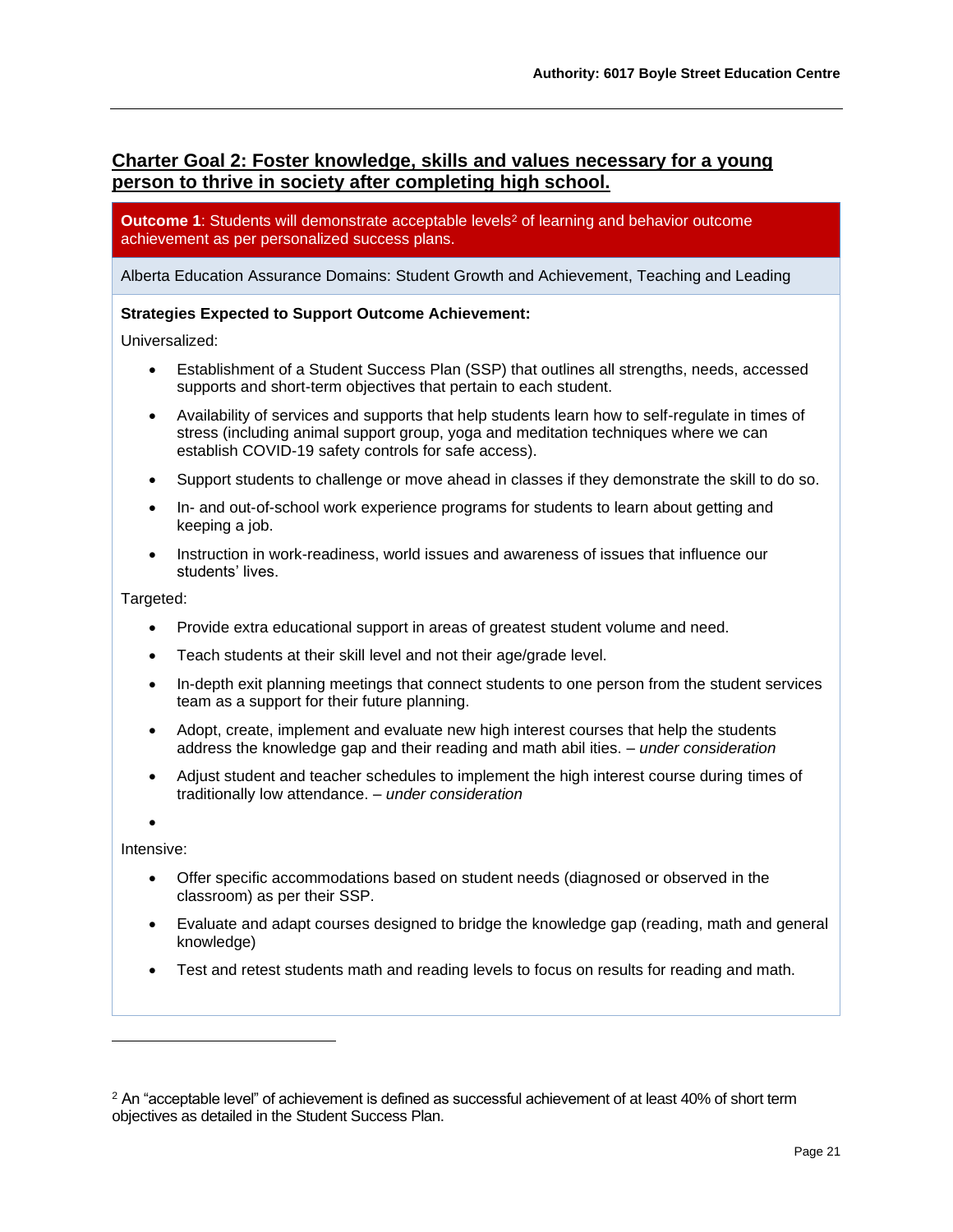#### Individualized:

• Where available from an agency, our school will facilitate external in-class supports for students who require them.

#### **Levers (What WE Influence):**

- Effective application of instructional strategies and classroom accommodations (Number of Academic Notes).
- Number of Student Finance notes.
- Number of Student Contacted notes.
- Number of Student Support Counseling notes.
- Number of Student Behavior Notes.
- Number of Students in Work Experience annually.
- Number of parent contacts (local count).

- Number of students demonstrating an "Acceptable" level of achievement with relation to their SSP short-term objectives.
- Number of employment credentials earned in Work Experience (local measure).
- 6-Year Transition (provincial measure)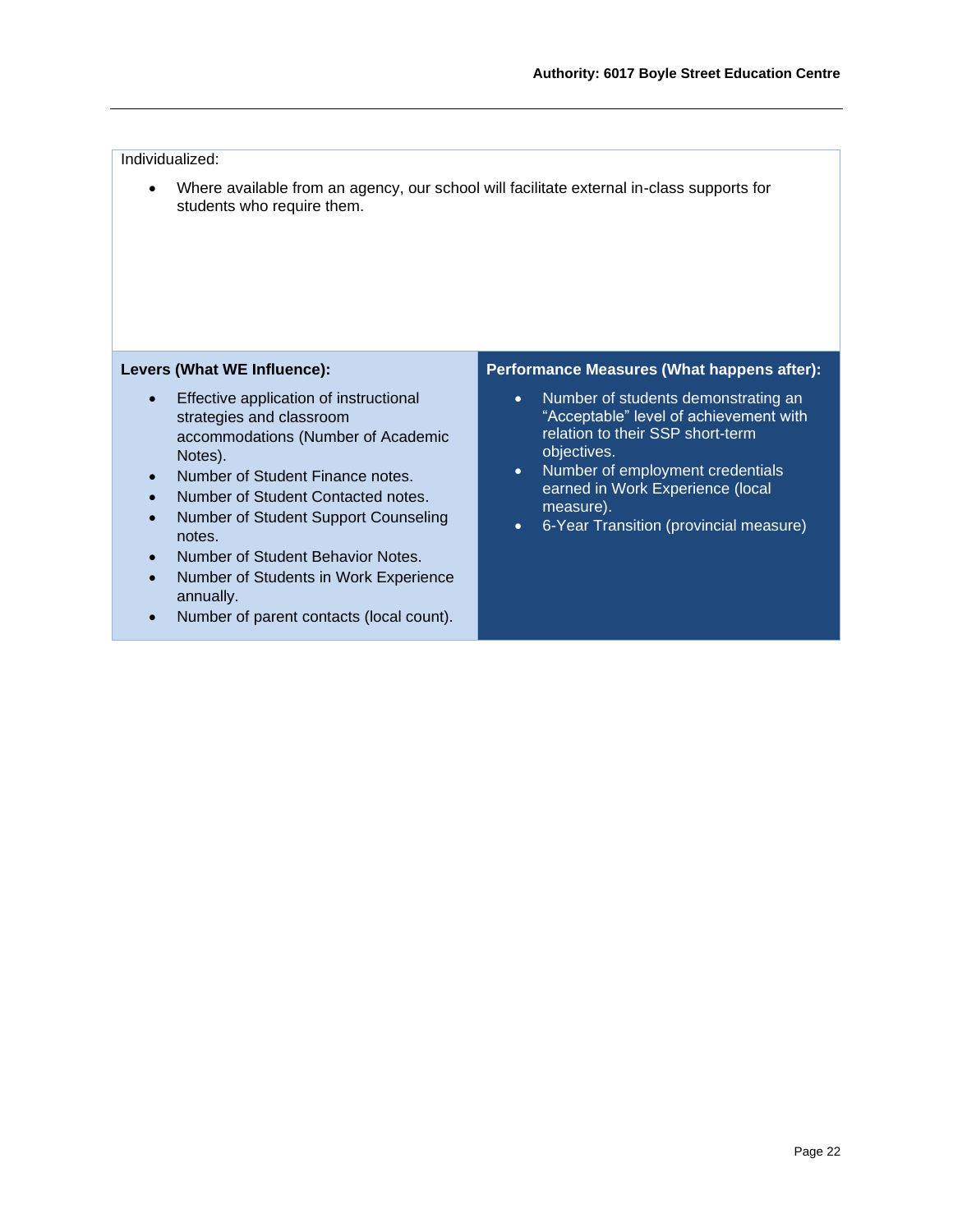**Outcome 2**: An increase in the number of students making a full year's academic progress in a year (~20 credits per academic year).

Alberta Education Assurance Domains: Student Growth and Achievement, Teaching and Leading, **Governance** 

#### **Strategies Expected to Support Outcome Achievement:**

Universalized:

- Establishment of a Student Success Plan (SSP) that outlines all strengths, needs, accessed supports and short-term objectives that pertain to each student.
- Availability of services and supports that help students learn how to self-regulate in times of stress (including animal support group, yoga and meditation techniques where we can establish COVID-19 safety controls for safe access).
- Support students to challenge or move ahead in classes if they demonstrate the skill to do so.

Targeted:

- Provide extra educational support in areas of greatest student volume and need.
- Teach students at their skill level and not their age/grade level.

Intensive:

• Offer specific accommodations based on student needs (diagnosed or observed in the classroom) as per their SSP.

Individualized:

• Where available from an agency, our school will facilitate external in-class supports for students who require them.

#### **Levers (What WE Influence):**

- Effective application of instructional strategies and classroom accommodations (Number of Academic Notes).
- Number of Student Contacted notes.
- Number of Student Support Counseling notes.

- Average number of credits completed by students each year.
- Percentage of students who demonstrate "Acceptable" performance on diploma exams (provincial measure).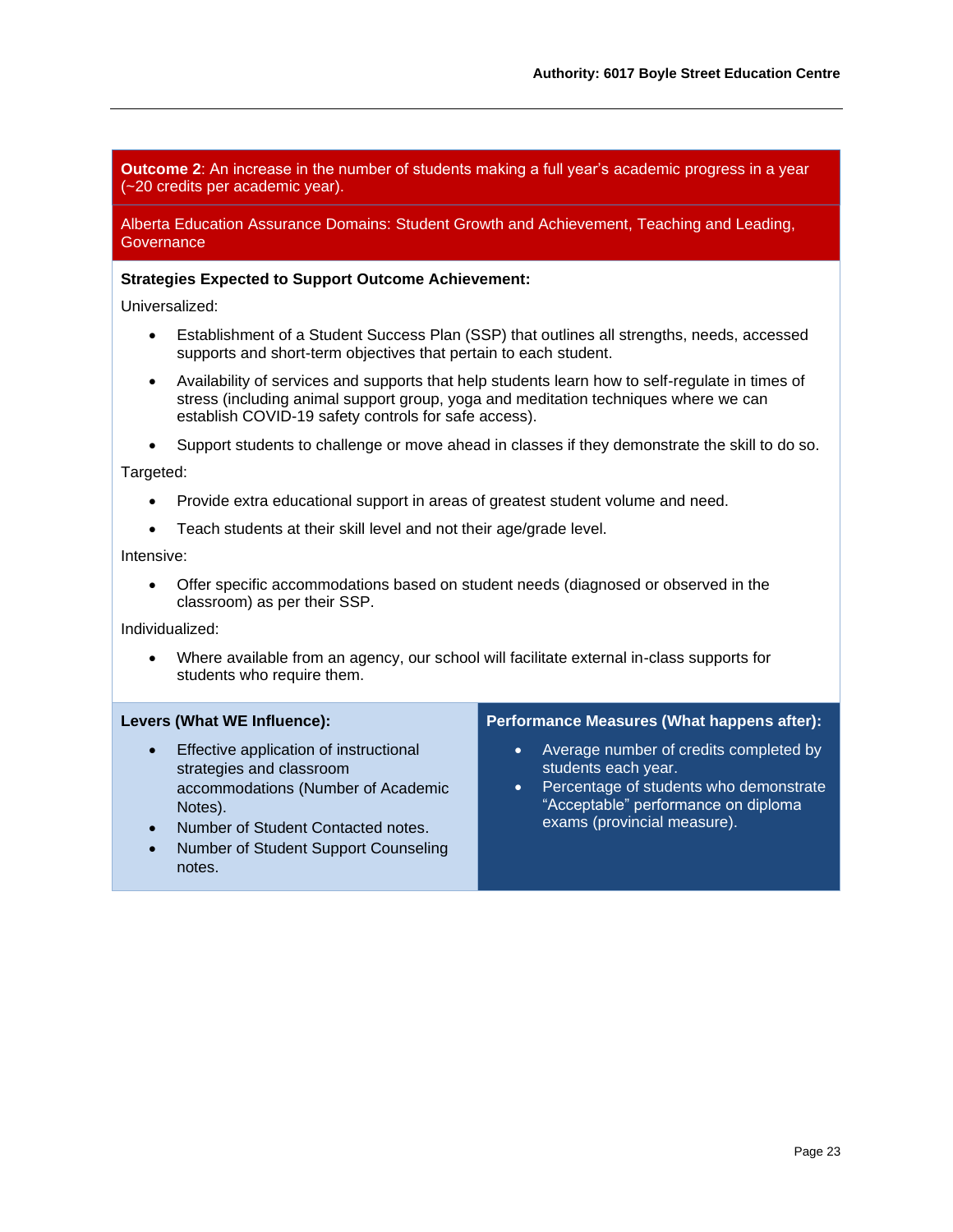# <span id="page-23-0"></span>**Charter Goal 3: Build capacity for intercultural understanding, empathy and mutual respect.**

**Outcome 1**: BSEC shares foundational knowledge about North America's Indigenous peoples, including First Nations, Métis, and Inuit, for the benefit of all students.

Alberta Education Assurance Domains: Local and Societal Context, Learning Supports, Student Growth and Achievement, Teaching and Leading, Governance

#### **Strategies Expected to Support Outcome Achievement:**

Universalized (all strategies in support of this outcome are available to all students):

- Support student achievement by integrating Indigenous education and cultural practices into school wide collaborative approaches.
- Use all programs of study to provide opportunities for students to develop some knowledge, understanding of, and respect for, the histories, cultures, languages, contributions, perspectives, and experiences of Indigenous peoples.
- Incorporate an LDC course that addresses Indigenous culture and values in a Social Emotional Learning program.
- Support the learning experiences of all students by using resources that accurately reflect and demonstrate the history, strength, and diversity of Indigenous peoples (particularly in landbased learning).
- Enable all school staff and students to gain a knowledge and understanding of, and respect for, the histories, cultures, languages, contributions, perspectives, and experiences of Indigenous peoples.
- Pursue opportunities and engage in practices to facilitate reconciliation within the school community as recommended by the Truth and Reconciliation Commission of Canada Report (2015) and the United Nations Declaration on the Rights of Indigenous Peoples (UNDRIP, 2011).
- Pursue opportunities and engage in practices to facilitate reconciliation beyond the school community as recommended by the Truth and Reconciliation Commission of Canada Report (2015) and the United Nations Declaration on the Rights of Indigenous Peoples (UNDRIP, 2011).
- Develop a Boyle Street Education Centre Reconciliation Plan

#### **Levers (What WE Influence):**

- The number of learning opportunities the school makes available to students that support this goal.
- The number of learning opportunities accessed by staff members in support of this goal.

- Percent of students who engage with resources and activities that accurately reflect the history, strength and diversity of indigenous peoples (local measure).
- Percent of staff members who engage with resources and activities that accurately reflect the history, strength and diversity of indigenous peoples (local measure).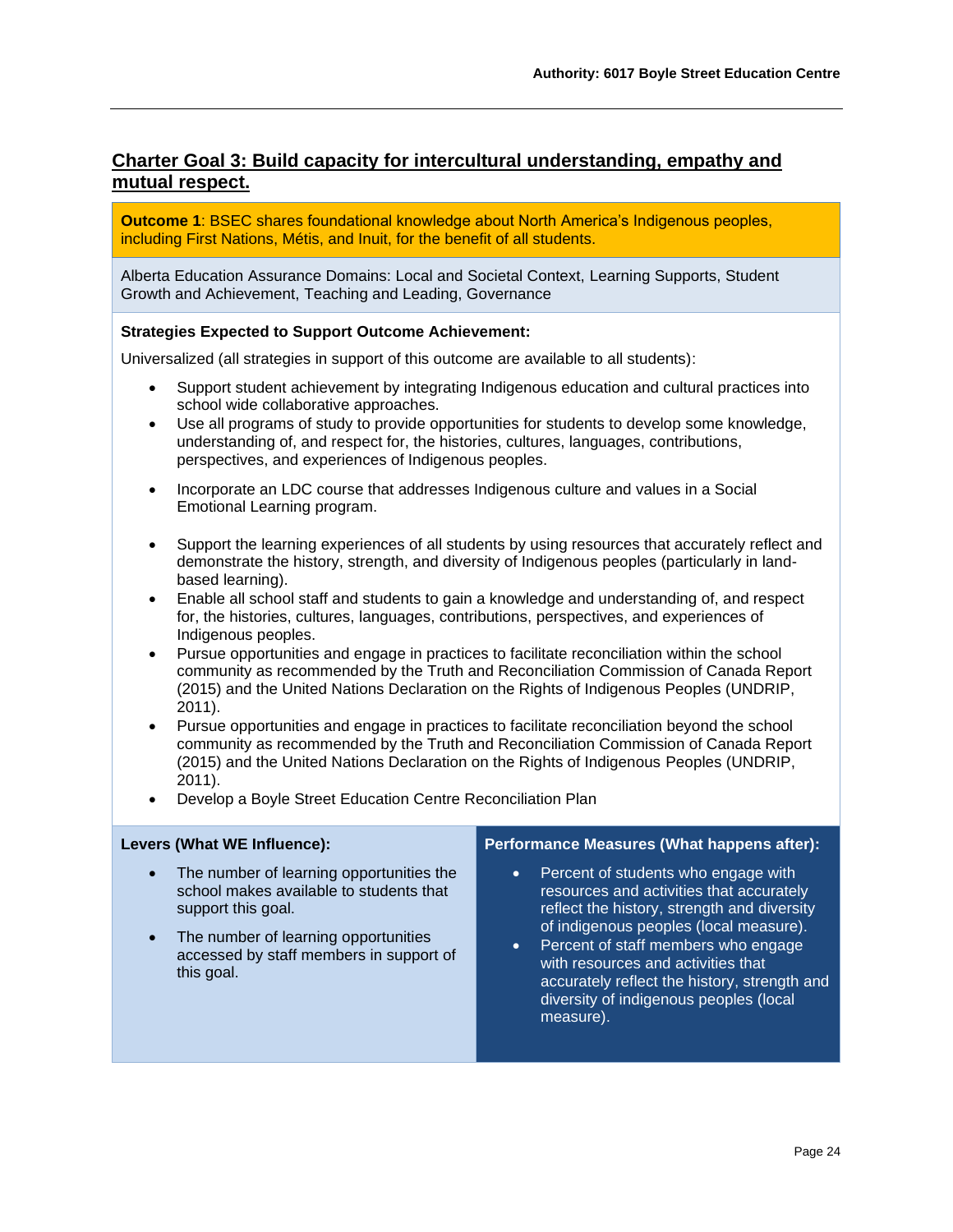**Outcome 2:** Student behavior reflects a welcoming, caring, respectful and safe staff culture.

Alberta Education Assurance Domains: Local and Societal Context, Student Growth and Achievement, **Governance** 

#### **Strategies Expected to Support Outcome Achievement:**

Universalized:

- Occupational Health and Safety committee management of safety and wellness standards.
- Monthly wellness-focused seminars.
- Whole-school celebrations and observations.
- Student evaluations of course experiences at completion.

#### Targeted:

- Staff coaching about how to manage traumas related to severe student behavior:
	- o Mental health first aid
	- o Trauma-informed teaching strategies
- Grief management teaching (Letting go ceremonies).

#### Intensive:

- Counselling is available to students and staff in times of crisis.
- Restorative justice-informed approaches to conflict management.
- Staff members are well informed about workplace procedures and board-supplied benefits packages available to them.

#### **Levers (What WE Influence):**

- Wellness goal setting (staff).
- Staff check-ins RE: Professional Growth planning and implementation.
- Staff training regarding administrative procedures and available employerprovided benefits.

- Percentage of staff Professional Growth Plan goals achieved every year.
- Course evaluations from students.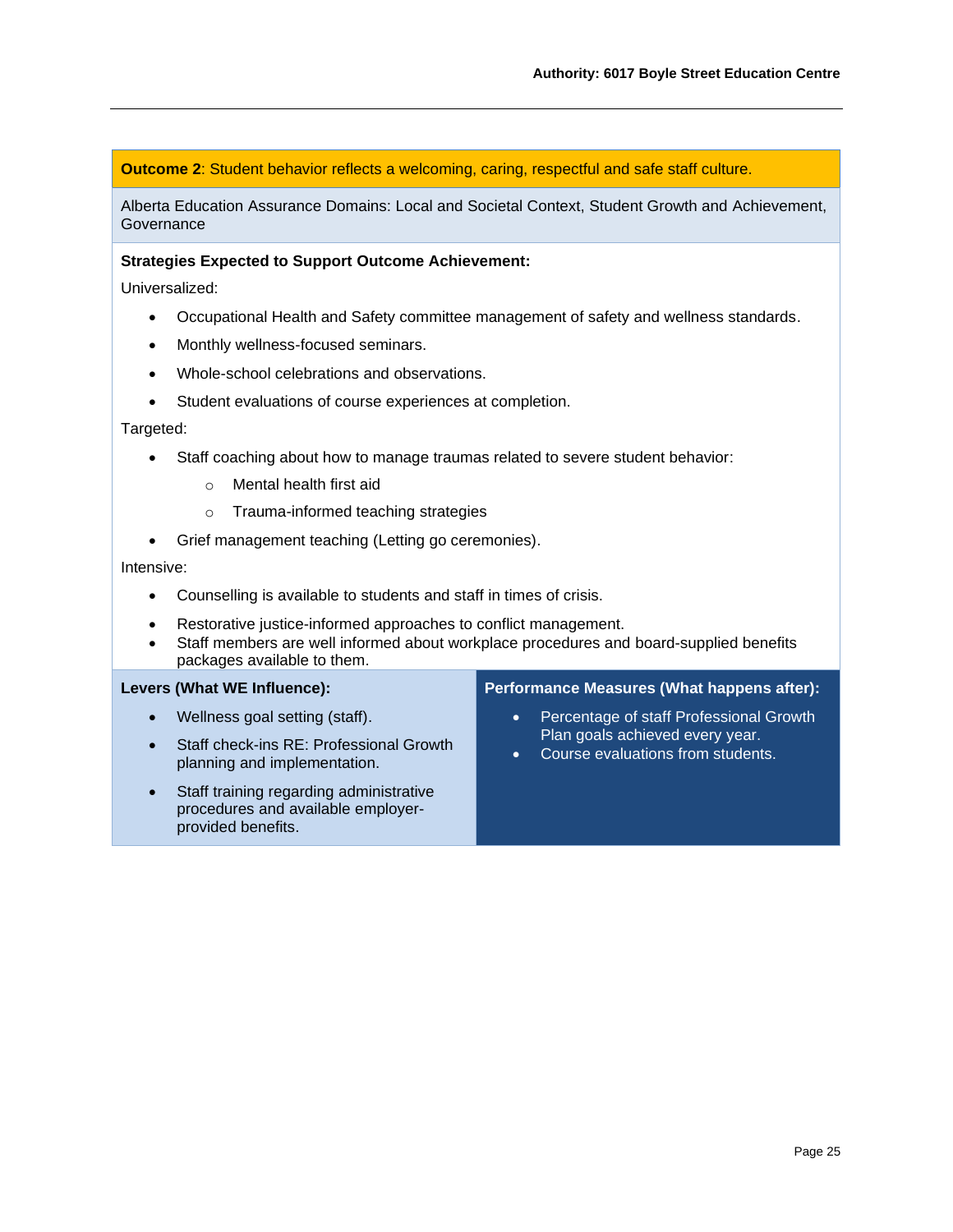# <span id="page-25-0"></span>**Implementation Plan**

Each year, our school initiates a new cycle of identifying student needs, setting individual success plans with them, and applying strategies to support their success. This cycle has approximately four phases:

- 1. Autumn: Engagement, data collection, success planning
- 2. Winter: Plan implementation, accommodation and strategy application, evaluation, reporting
- 3. Spring: Success maintenance, evaluation, exit planning
- 4. Summer: Exiting, closure, reporting



*Figure 2 - General Annual Cycle of BSEC Events*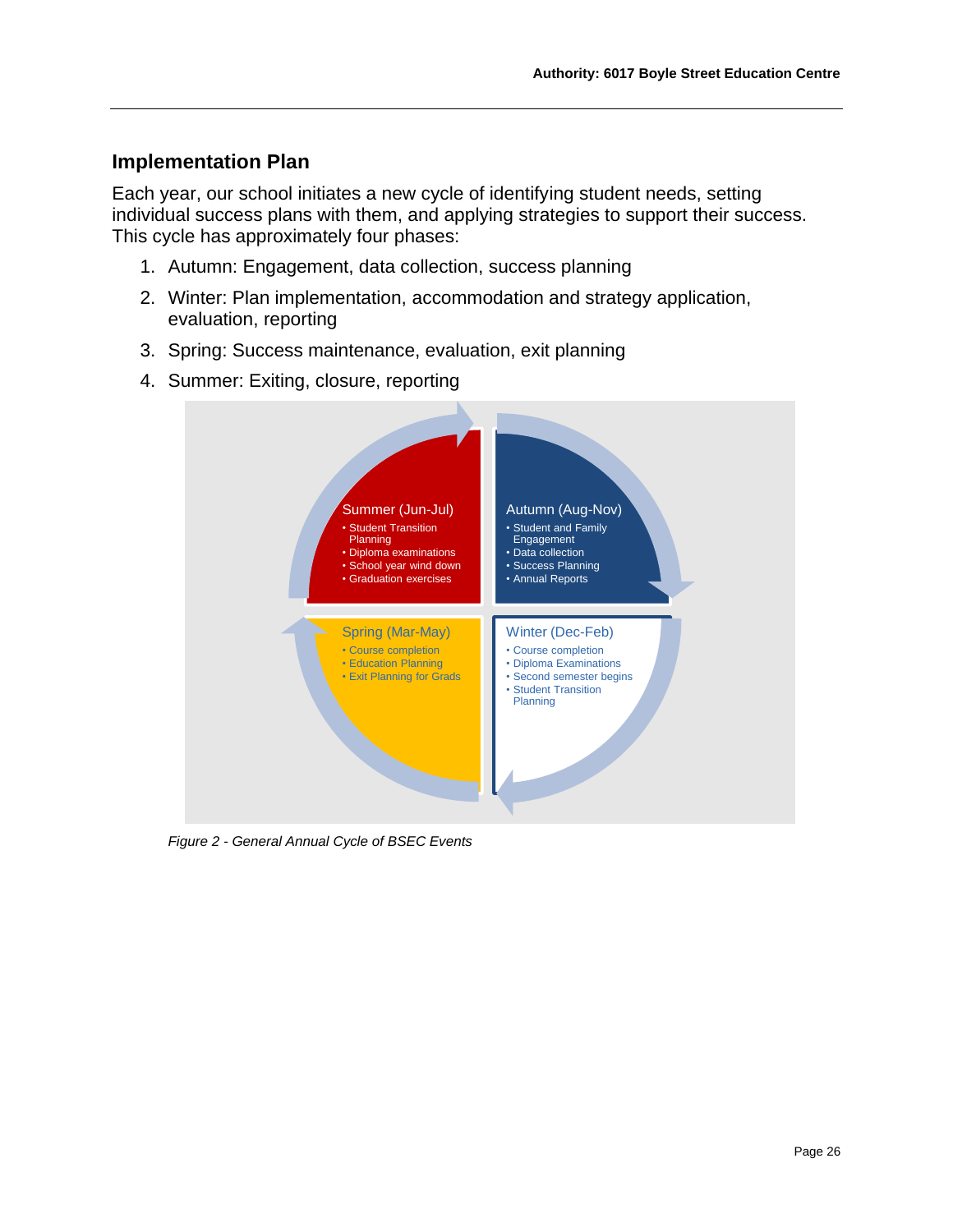To successfully implement the 2022-25 education plan within this rough annual cycle, our school must:

- Share understanding of the student needs, outcomes, strategies and measures of the plan,
- Adopt some new processes and tools to support implementation, and
- Collaborate to ensure students have what they need to achieve their Short-Term Objectives (STOs) for success.

The Figure below details the high-level implementation schedule for the coming school year:

- 1. Administration will develop procedures and schedules that support outcome achievement. This includes processes for Student Success Planning, Achievement Tracking and Reporting.
- 2. The operational calendar and daily school schedule will be designed to reflect the need for dedicated instructional time as well as time dedicated to activities that support excellent instruction for our students.
- 3. The staffing plan for the school will reflect student need to achieve graduation requirements as outlined in legislation and as indicated by students and their guardians.
- 4. Staff members will work as a team to identify needs and strategies/accommodations to support student learning with respect to those needs.
	- a. Teachers will have the primary responsibility for applying strategies and accommodations with students and then for representing how well these work for each student (Student Success Planning, Tracking and Reporting).
	- b. Teachers will work with Student Services team members to contextualize Short Term Objective achievement and planning for student transitions between grade levels or schools.
- 5. BSEC is dedicated to supporting staff members in their annual professional development activities as outlined in employment agreements. In addition, the school will dedicate a portion of operational time to school-directed full-staff training or in-servicing to ensure all staff members are conversant with all knowledge and skills necessary to support students to achieve the outcomes of this plan.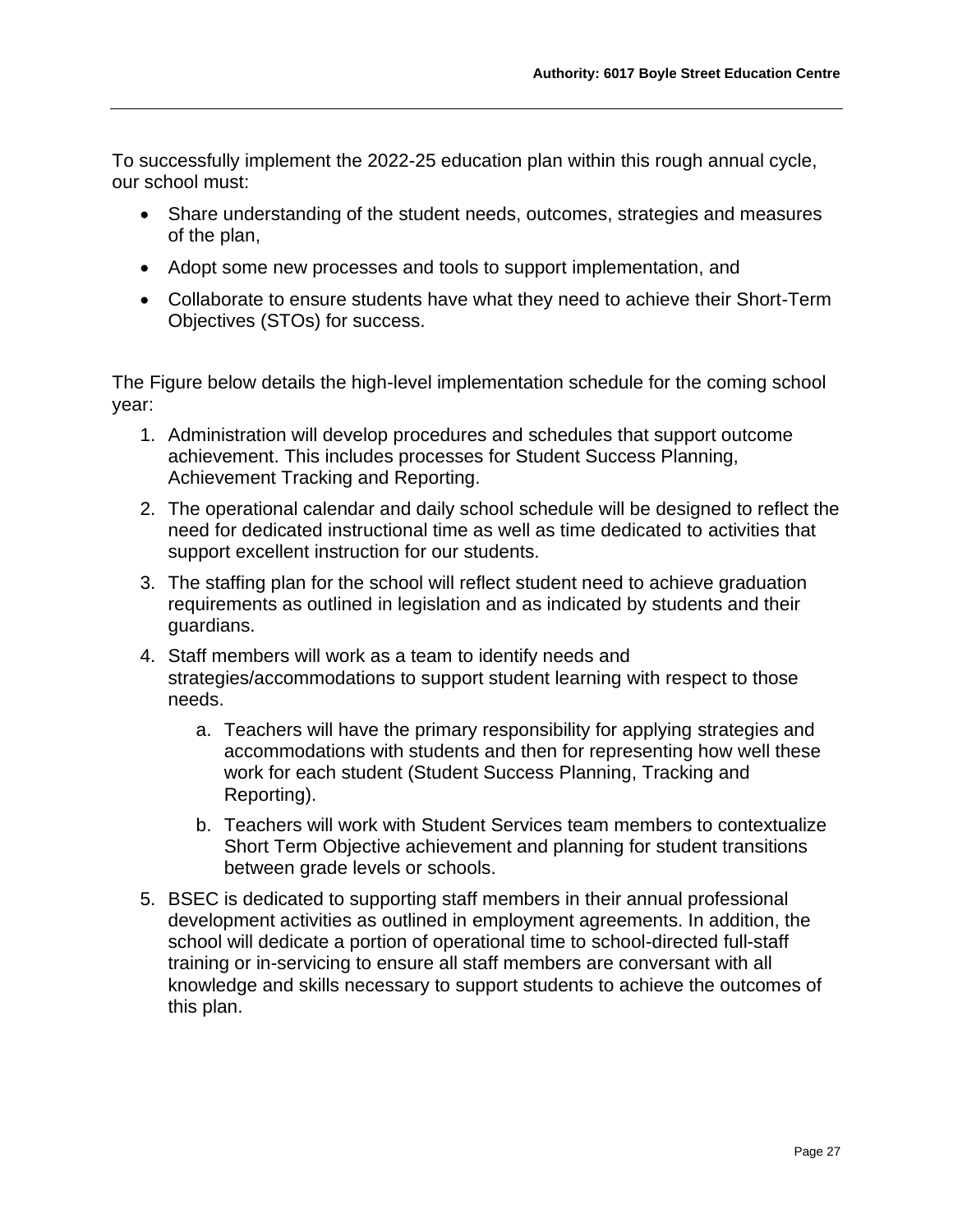| <b>Task</b>                                                                  | <b>Resp</b>                            | <b>May</b><br>21 | Jun<br>21 | Jul<br>21 | Aug<br>21 | <b>Sep</b><br>21 | Oct<br>21 | <b>Nov</b><br>21 | <b>Dec</b><br>21 | Jan<br>22 | <b>Feb</b><br>22 | <b>Mar</b><br>22 | Apr<br>22 | <b>May</b><br>22 |
|------------------------------------------------------------------------------|----------------------------------------|------------------|-----------|-----------|-----------|------------------|-----------|------------------|------------------|-----------|------------------|------------------|-----------|------------------|
| <b>Process</b><br><b>Creation</b>                                            | Admin                                  |                  |           |           |           |                  |           |                  |                  |           |                  |                  |           |                  |
| <b>Calendar</b>                                                              | Admin                                  |                  |           |           |           |                  |           |                  |                  |           |                  |                  |           |                  |
| <b>Staffing</b>                                                              | Admin                                  |                  |           |           |           |                  |           |                  |                  |           |                  |                  |           |                  |
| <b>Training</b>                                                              | <b>All Staff</b>                       |                  |           |           |           |                  |           |                  |                  |           |                  |                  |           |                  |
| <b>Success</b><br><b>Planning</b>                                            | Inclusive Ed<br>and<br><b>Teachers</b> |                  |           |           |           |                  |           |                  |                  |           |                  |                  |           |                  |
| <b>Applying</b><br><b>Strategies</b>                                         | <b>All Staff</b>                       |                  |           |           |           |                  |           |                  |                  |           |                  |                  |           |                  |
| <b>Evaluating</b><br><b>STO and</b><br><b>Academic</b><br><b>Achievement</b> | Teachers/IE                            |                  |           |           |           |                  |           |                  |                  |           |                  |                  |           |                  |
| <b>Transition</b><br>Planning                                                | <b>All Staff</b>                       |                  |           |           |           |                  |           |                  |                  |           |                  |                  |           |                  |

This is the high-level implementation schedule for the coming school year: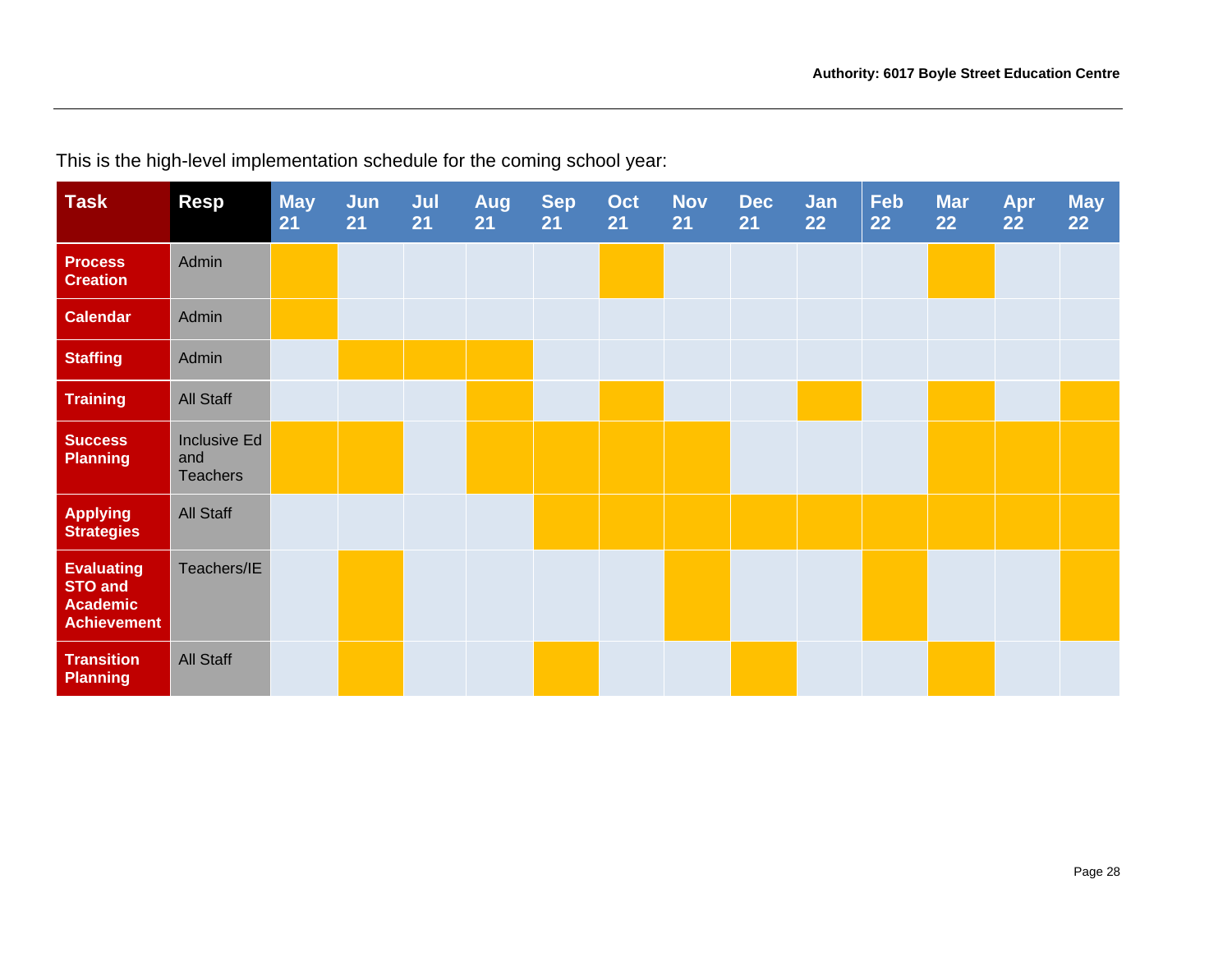## <span id="page-28-0"></span>**Key Messages**

Boyle Street Education Centre (BSEC) believes that all students can learn when they have the correct support for their needs. BSEC is a public charter school that supports young people who have not yet found success in the mainstream education system. We work hard to be the most inclusive charter high school in Edmonton and this is how we work:

Regarding Student Engagement:

- BSEC ensures students have seamless access to learning and supports from wherever they are.
- No matter what has happened to you or where you have been, if you want support and are ready to learn, there is a place for you in this school.
- Our school will meet you where you are in your learning and together, we will build a success plan based on your strengths.

Regarding Student Achievement:

- All our students can learn when they have the right support.
- Not all strategies work for all students. We apply a range of strategies for each student based on what we know about their needs.
- Instruction at BSEC is engaging, differentiated and creative.

Regarding Indigenous Perspectives:

- Indigenous knowledge is part of every classroom.
- BSEC students can engage with indigenous community members and elders at school, at community events and through land-based learning programs.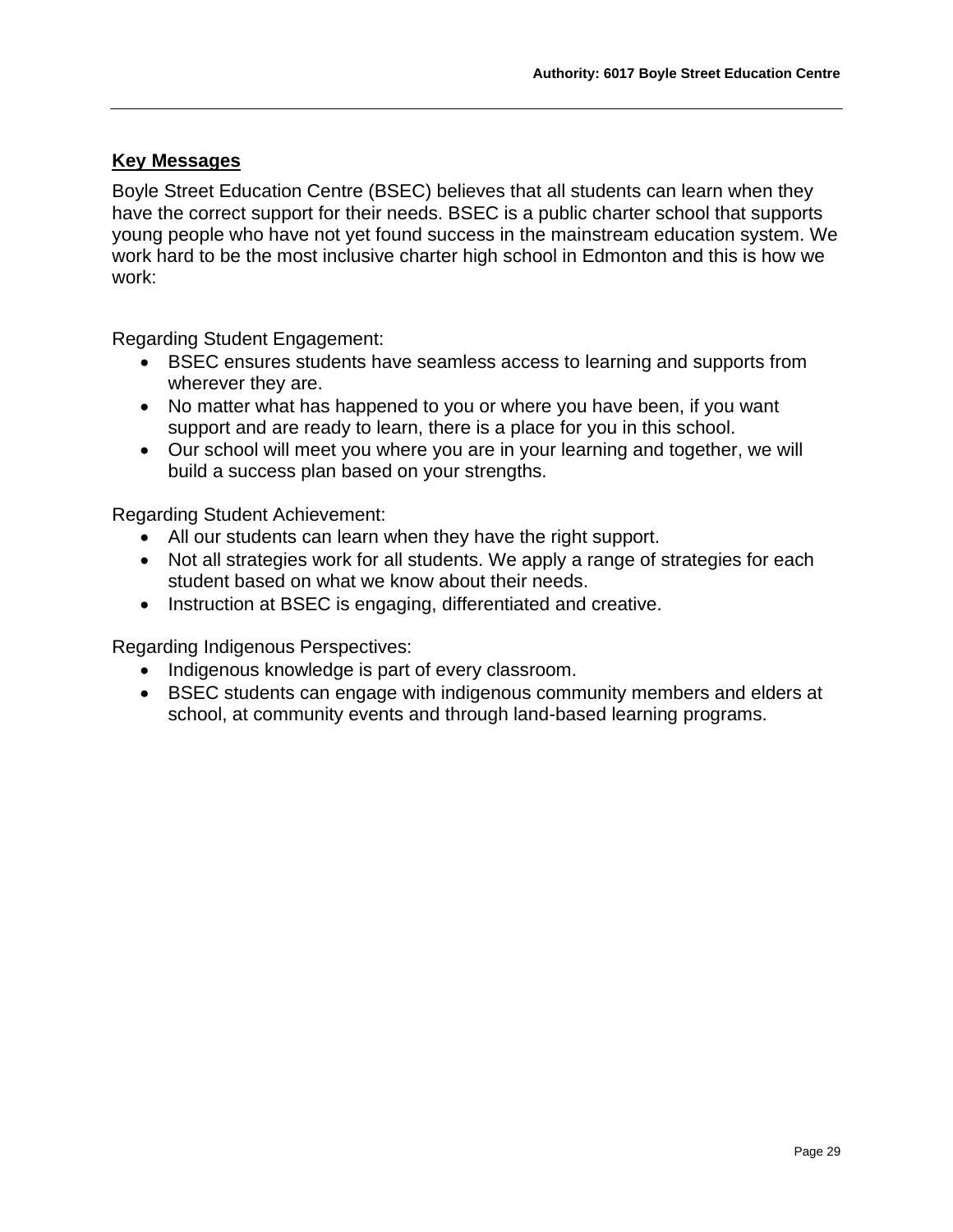## <span id="page-29-0"></span>**Budget Highlights**

The 2022-2023 budget has been developed within the guidelines of the Funding Manual for School Authorities provided by Alberta Education.

Budget development is a measured approach that focuses on the following strategic priorities which are initiatives that address the Board priorities in support of mission, vision, and goals of the charter. The Board operates in a fiscally responsible manner. The Board set the following strategic priorities:

#### PRIORITY ONE

To offer an inclusive, integrated, and accessible education program which promotes learning, healing, and self-growth for all students.

#### PRIORITY TWO

To ensure a safe, welcoming, and caring learning environment which honours and respects diversity.

#### PRIORITY THREE

To operate within a balanced budget.

#### PRIORITY FOUR

To collaborate and cooperate with others in the wider educational community to share in research and best educational practices.

The budget is a process of making fundamental decisions that will shape and guide the work of the Board. The budget is educationally sound and fiscally responsible. It helps to identify the operational, financial, and other goals necessary to enable all learners of Boyle Street Education Centre to continue our pursuit of educational excellence in all areas.

In the planning of our budget the focus is to seek out strategies which support students to understand and guide their learning. We've focussed our spending where it makes the most difference for students in the classroom and on programs that engage students in learning. Our students can be flexible and adaptable, but they need the continuous support and innovative strategies to keep them engaged despite their frequent involvement with high risk activities such as gangs, violence, and substance abuse.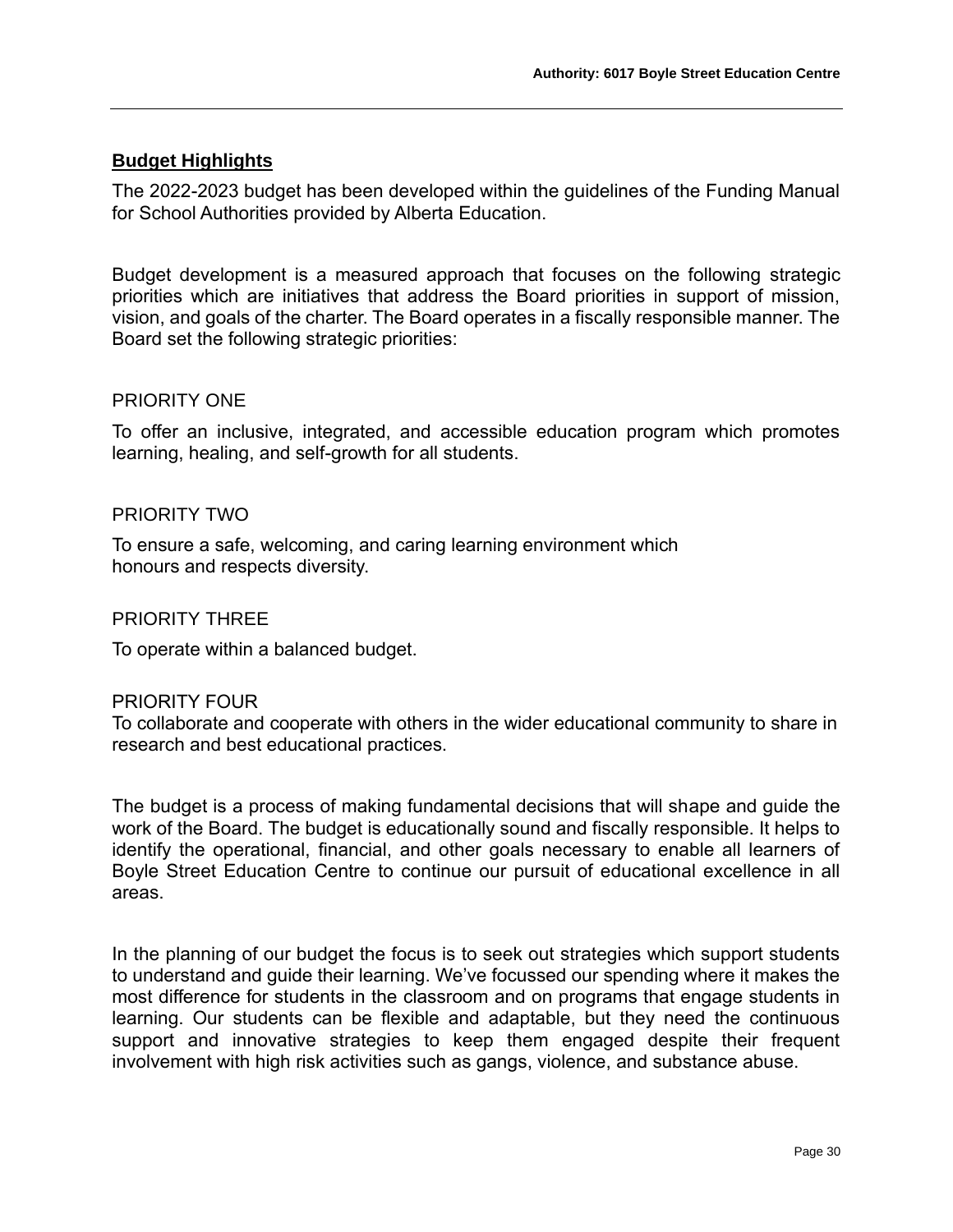# **Guiding Principle**

The Boyle Street Education Centre Board endeavors to be fiscally responsible and accountable. The learning needs of the student population are first and foremost when planning the budget. Effective 1 September 2021 we began our first year of 15-year charter which is renewed till 31 August 2035.

The Boyle Street Education Centre Board is committed to fiscal responsibility and transparent accountability. The learning needs of the student population are first and foremost when planning the budget.

Even though we have had more than two decades of successfully engaging our youth "put at risk," we continue to search for new ideas and strategies to support them in understanding and guiding their learning to become contributing citizens of the society. We also seek to share what we have learned with our wider education community both at home and internationally.

# **Enrolments**

Student enrolment is the primary driver of funding for our school division. The new weighted calculation uses three years of enrolment data to determine funding rates. This will help us to plan in advance. Despite Covid-19, we managed to reach closer to our target goals in our student enrolment numbers. This school year (2021-22) 95% of our student population self-identified as First Nations, Métis, and Inuit. Our budget serves to address our goal of ensuring First Nations, Métis, and Inuit student success within a learning environment that respects and values the history, culture, and contributions of our Indigenous peoples. Over 97% of our students are identified as students with high needs. All our students have had interruptions in their educational journey.

# **Staffing**

We have 10 FTE teaching staff and 9 FTE support staff (including 1 intern from University of Alberta). Our staff are dedicated to providing significant supports for all students. Our budget continues to support teaching staff and support staff in their professional learning and collaborative work to build capacity, engage youth, and create paths for the student success. Many of our students require extraordinary support throughout their years with us and our staff provides the needed supports and services for students with exceptional learning needs in the least restrictive and most inclusive educational environment.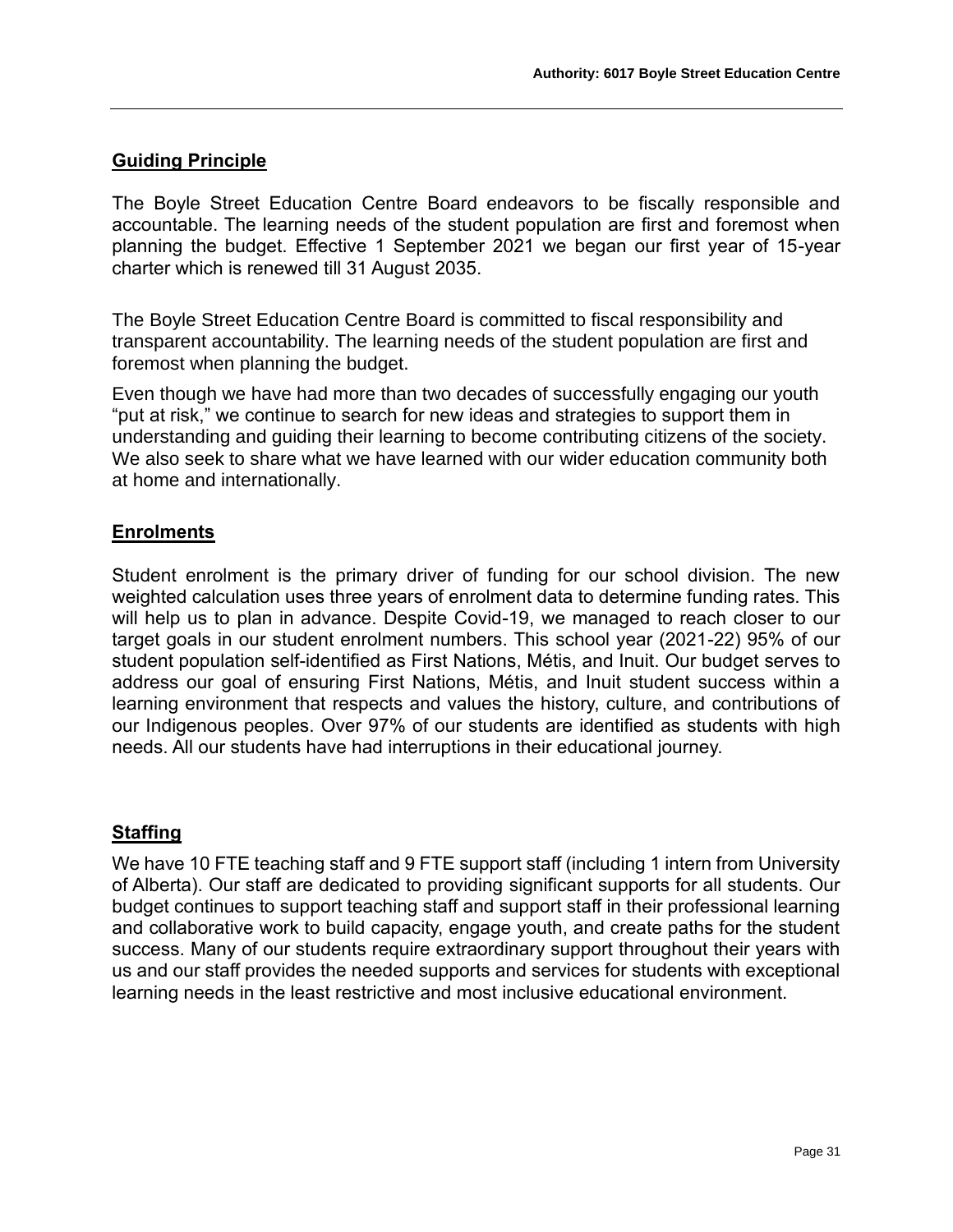### **Revenue & Expenditure**

At Boyle Street Education Centre, the beginning of new school year is a time for all of us to reflect on progress and priorities. It is also time to translate lessons learned and datadriven plans into an operating budget.

The 2022-2023 projected budget is comprised of \$3,519,699 as revenue and \$3,519,699 as expenditures.

### **Lease**

Our lease with Kootenay Holdings Ltd. is supported to operate Boyle Street Education Centre in its current facility for a five-year term which commenced September 1, 2021, and is ending August 31, 2026. The lease is approved by the Education Minister on yearto-year basis.

### **Charter**

We received charter renewal from the Education Ministry for 15 years starting 1 September 2021 and till 31 August 2035. Our student body is primarily self-identified as First Nations, Métis, and Inuit.

Due to the transient nature of our students, we work with over 200 youth every year. We are becoming more and more successful with retaining our students. With the support from our wrap around services and funding from Alberta Education we continuously work to provide services to address the needs of youth and assist youth to reach their educational goals. We continue to make efforts to address the unacceptable levels of violence and abuse in our larger community. We were honoured with Crime Prevention Award in 2013 for keeping the youth engaged at school.

### **Summary of Facility and Capital Plans**

The current location 10312 – 105 Street, Edmonton is meeting the required environmental standards and is an Environmentally Responsible building. The building has received *BOMA BEST\** certification/GO GREEN certification.

At Boyle Street Education Centre, we have the opportunity to nurture our youth's curiosity and desire to explore the world. We also have the responsibility to prepare the youth for the world of tomorrow. Although we cannot see that world, we can help the youth ask relevant questions; develop processes for thinking and searching for answers; and